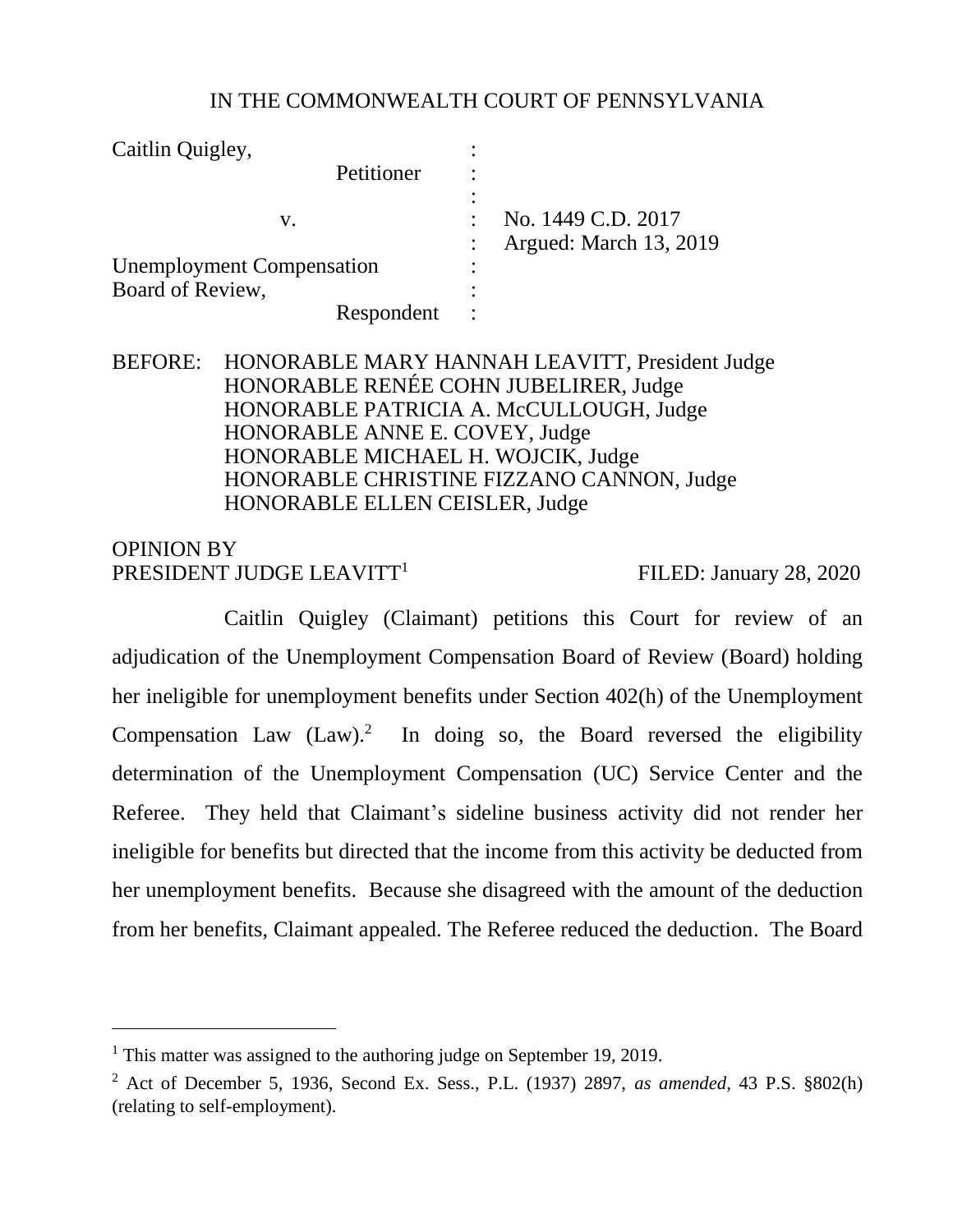then reversed the Referee, holding that Claimant did not prove her self-employment was a sideline activity and, thus, she was ineligible for benefits in any amount.

The issue before this Court is whether in an administrative appeal under the Law, the Board or the Referee is authorized to revise, *sua sponte*, the scope of a claimant's appeal to address an issue not raised by the separating employer, the claimant or the Department of Labor and Industry (Department). After review, we vacate and remand.

## **Background**

Claimant filed an application for unemployment compensation benefits, wherein she reported that she was laid off from her full-time employment with the Philadelphia Area Cooperative Alliance (Employer). As part of that application, Claimant reported income of \$11,874 from her sideline business, which she supported with a copy of her prior year's federal income tax return. The UC Service Center determined that Claimant was eligible for benefits under Section 402(h) of the Law, $3$  which allows employees who have lost their full-time employment to collect

\* \* \*

<sup>&</sup>lt;sup>3</sup> Individuals who are self-employed are generally ineligible for unemployment compensation benefits. Section 402(h) contains an exception for a sideline business. It states:

An employe shall be ineligible for compensation for any week—

<sup>(</sup>h) In which he is engaged in self-employment: Provided, however, That an employe who is able and available for full-time work shall be deemed not engaged in self-employment by reason of continued participation without substantial change during a period of unemployment in any activity including farming operations undertaken while customarily employed by an employer in full-time work whether or not such work is in "employment" as defined in this act and continued subsequent to separation from such work *when such activity is not engaged in as a primary source of livelihood. Net earnings received by the employe with respect to such activity shall be deemed remuneration* paid or payable with respect to such period as shall be determined by rules and regulations of the department.

<sup>43</sup> P.S. §802(h) (emphasis added).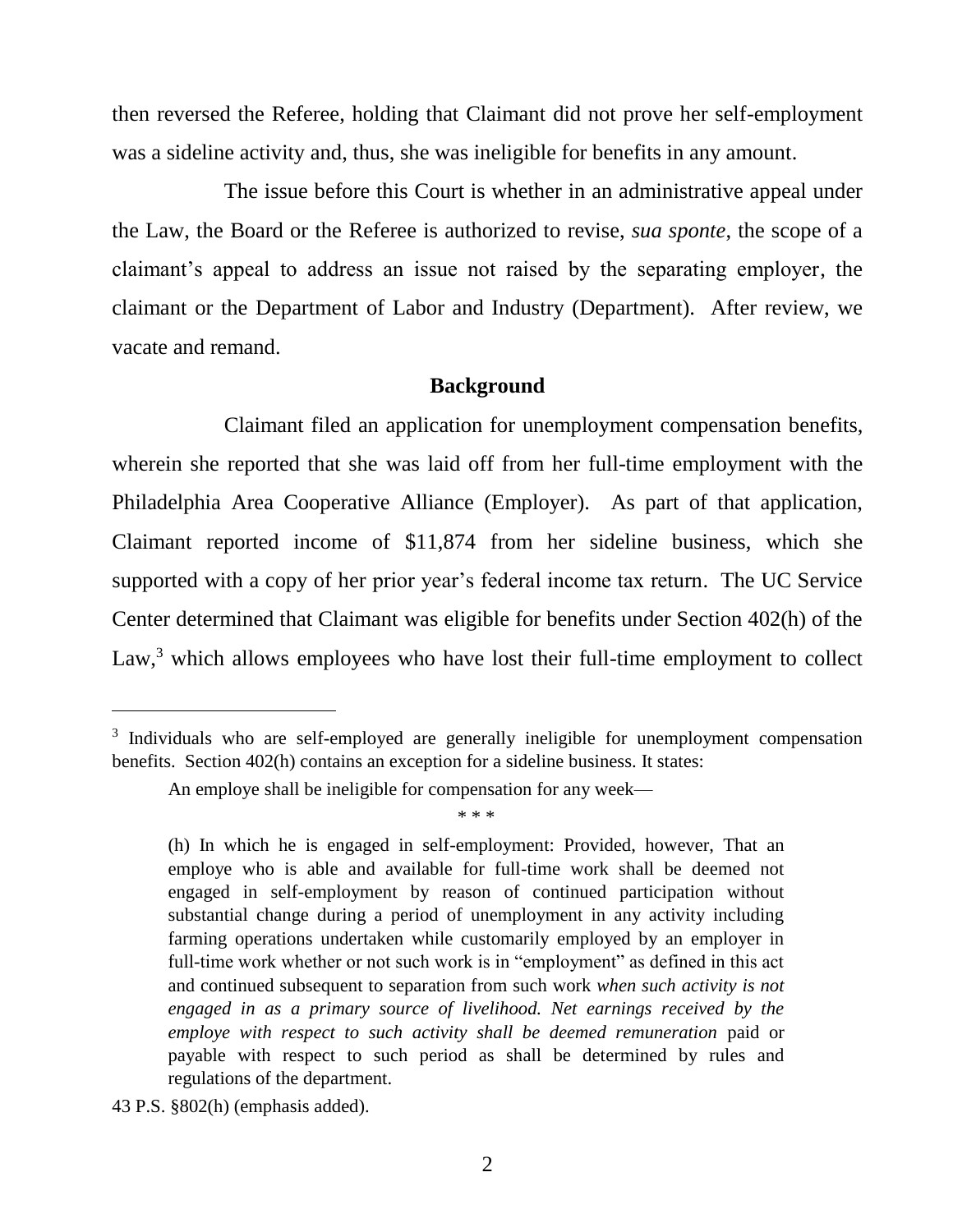unemployment benefits notwithstanding their income from sideline work. However, the income expected from the sideline business must be deducted from the employee's unemployment benefits. The UC Service Center deducted \$237.00 per week from Claimant's benefits to account for her sideline activity.<sup>4</sup>

Claimant believed that the UC Service Center erred because it based the deduction on her previous calendar year earnings rather than her anticipated earnings in the current calendar year. On that basis, Claimant appealed, and the Referee scheduled a hearing for May 9, 2017. Claimant requested a continuance, but it was denied. The hearing, at which Claimant did not appear, proceeded as scheduled. The Referee specifically noted and placed into the record the above-referenced documents in the Department's file on Claimant's application. On May 11, 2017, the Referee affirmed the UC Service Center's determination but modified the deduction for her sideline business income from \$237.00 to \$228.34 per week. Claimant appealed to the Board, again challenging only the calculation of her sideline business income and the corresponding deduction from her weekly benefit payment.

On review, the Board, *sua sponte*, reversed the Referee. It held that Claimant was ineligible for benefits in any amount because she did not present

<sup>&</sup>lt;sup>4</sup> It is apparent the UC Service Center applied Section 65.121 of the Department's regulations, 34 Pa. Code §65.121, to calculate Claimant's deduction by using her gross income from her sideline business, rather than her net earnings. This Court recently declared Section 65.121 to be unreasonable and that, for purposes of calculating "net earnings" for a sideline business, the Department must deduct all of a claimant's business expenses from her gross revenue. *Lerch v. Unemployment Compensation Board of Review*, 180 A.3d 545, 552 (Pa. Cmwlth. 2018). This Court decided *Lerch* on March 12, 2018. Because Claimant specifically challenged how her deduction was calculated, this matter must be remanded to the Board, on this basis alone, to recalculate Claimant's deduction in accordance with *Lerch*. *See Smith v. Unemployment Compensation Board of Review* (Pa. Cmwlth., No. 850 C.D. 2017, filed March 21, 2018), slip op. at 6 ("[B]ecause the Department calculated [the c]laimant's deductible using an unauthorized, unreasonable regulation, this Court remands the matter to the [Board] to recalculate [the c]laimant's deductible in accordance with *Lerch*.").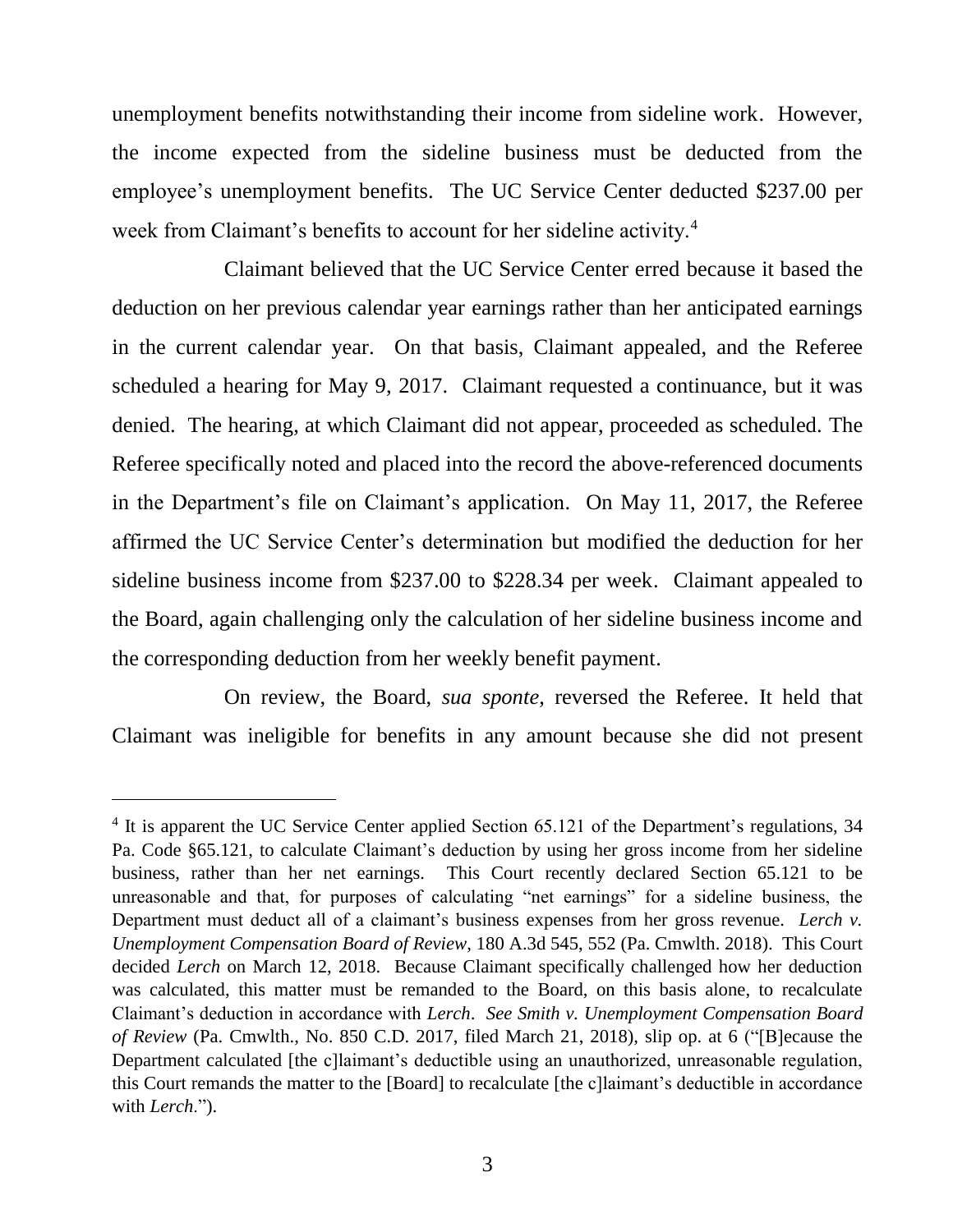evidence at the Referee hearing that she qualified for the sideline business exception in Section 402(h) of the Law. Claimant requested reconsideration of the Board's decision and a remand hearing to establish good cause for not attending the Referee hearing. On September 5, 2017, the Board denied Claimant's reconsideration request without explanation. Claimant petitioned for this Court's review.<sup>5</sup>

In her petition for review, Claimant stated, *inter alia*, as follows:

When I did not attend the hearing, the UC Board of Review determined that I was ineligible for benefits. I do not believe this to be a fair decision, as *the hearing was not about eligibility but was about benefit amount*.

Petition for Review at 3 (emphasis added). Likewise, in her brief to this Court, Claimant argued: "The purpose of the hearing was to determine benefit amount, not to determine benefit eligibility or sideline business exception eligibility, therefore the UC Board of Review erred in reversing eligibility for benefits by stating that the burden of proof for the sideline business exception had not been met." Claimant Brief at 13-14. The Board responded in its brief that "[b]ecause Claimant appealed the Department's determination, the issue of whether Claimant's business qualified as a sideline business was required to be addressed by the tribunal. Therefore, it was not error for the Board to decide Claimant's eligibility under Section 402(h) of the Law." Board Brief at 7 (citations omitted).

<sup>&</sup>lt;sup>5</sup> "Our scope of review is limited to determining whether constitutional rights were violated, whether an error of law was committed, or whether the findings of fact were unsupported by substantial evidence. Section 704 of the Administrative Agency Law, 2 Pa.C.S. §704." *Turgeon v. Unemployment Compensation Board of Review*, 64 A.3d 729, 731 n.3 (Pa. Cmwlth. 2013).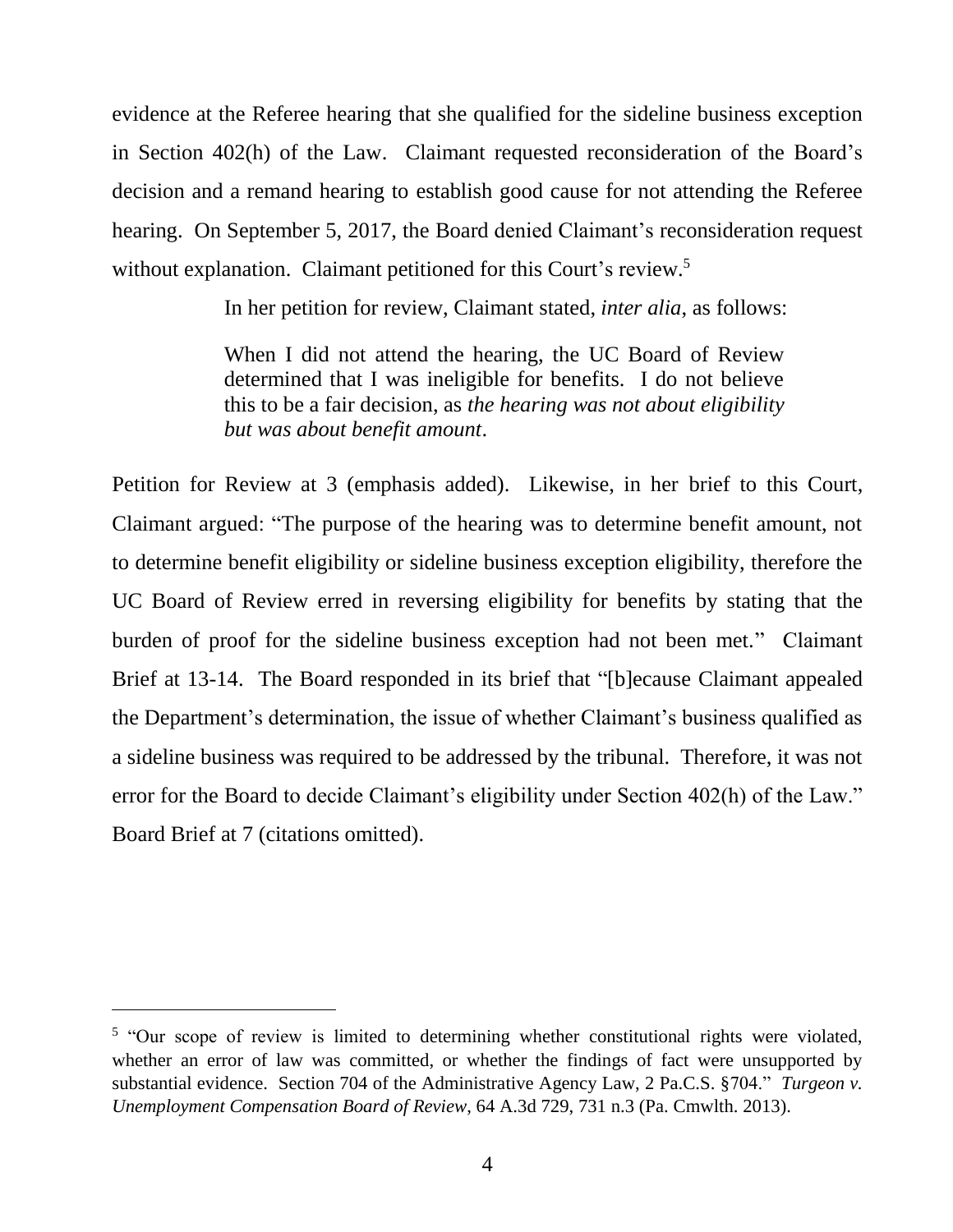Recognizing that Claimant had raised an issue of the Board's authority to change the scope of her appeal, $6$  this Court entered an order on August 20, 2018, directing the parties to file supplemental briefs to address the following issue:

> In an administrative appeal under the [Law], is the Referee or the Unemployment Compensation Board of Review authorized to change, *sua sponte*, the scope of a claimant's appeal to address an issue not raised by the separating employer or the claimant?

The matter was listed for oral argument, which was heard on March 13, 2019. The matter is now ready for disposition.<sup>7</sup>

# **Appeal**

Claimant acknowledges that the regulations of the Department grant the Board *de novo* review of a Referee's decision. She argues, however, that the Board lacks the authority to change the nature of a claimant's appeal when it has not given the parties notice and an opportunity to be heard on the revised appeal issue. Here, the Board did not notify Claimant that eligibility was an issue, which violated her

<sup>&</sup>lt;sup>6</sup> The dissenting opinions claim that Claimant did not raise the issue of the Board's authority to change the scope of her appeal. Claimant's petition for review and brief both state that the Board "erred" and rendered a decision that was not "fair" because the only purpose of her appeal was to determine the amount of her benefit, not her eligibility. Claimant's statements express a challenge to the Board's authority to change the scope of her appeal. It was not necessary for Claimant to use magic words such as "authority" and "*sua sponte*" in order for this Court to review the important due process and jurisdictional issues presented by this case. We reject the restrictive view of Claimant's papers asserted by the dissents.

The authority of the Board to change the scope of a claimant's appeal raises a jurisdictional issue. Jurisdiction relates to a tribunal's "very power to adjudicate a controversy." *Commonwealth v. Spotz*, 171 A.3d 675, 678 (Pa. 2017). "Power to adjudicate" also may be expressed as "the competency of the particular court or administrative body to determine" a controversy. *Delaware River Port Authority v. Pennsylvania Public Utility Commission*, 182 A.2d 682, 686 (Pa. 1962). Here, the question is whether the Board has the competency, or power, to adjudicate a controversy not presented to it by any party.

<sup>7</sup> On August 13, 2018, Philadelphia Legal Assistance Attorney Julia Simon-Mishel entered her appearance on Claimant's behalf. Prior to that time, Claimant acted *pro se*.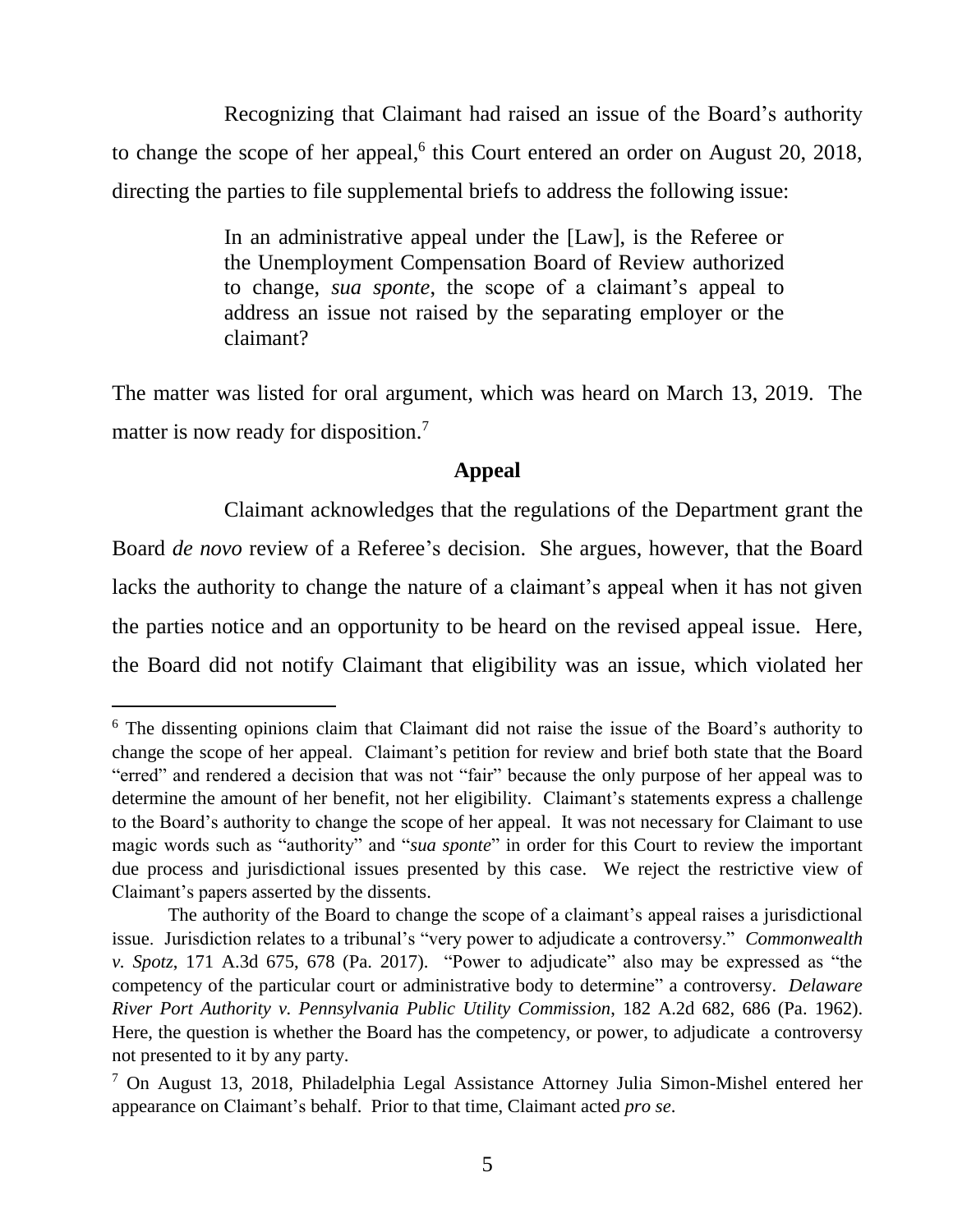fundamental right to due process. At each stage of her appeal, Claimant questioned only the calculation of the deduction for her sideline business income, not the UC Service Center's determination that she was eligible for benefits under Section 402(h). She was not informed that an appeal of her benefit calculation would place her eligibility for benefits at risk.

The Board rejoins that the Department's regulations require it to consider all issues ruled upon by the UC Service Center and the Referee. Every claimant is imputed with knowledge of those regulations because they were promulgated in accordance with the law. As such, a party to an unemployment proceeding cannot claim to be surprised when the Board decides to address an issue not raised by the claimant, the employer or the Department, so long as it is an issue subsumed in the UC Service Center's determination.

#### **Analysis**

We begin with a review of the applicable law. It is the General Assembly's stated intention that the Law will provide workers unemployed through no fault of their own with some measure of economic security. Section 3 of the Law states as follows:

> Economic insecurity due to unemployment is a serious menace to the health, morals, and welfare of the people of the Commonwealth. Involuntary unemployment and its resulting burden of indigency falls with crushing force upon the unemployed worker, and ultimately upon the Commonwealth and its political subdivisions in the form of poor relief assistance. Security against unemployment and the spread of indigency can best be provided by the systematic setting aside of financial reserves to be used as compensation for loss of wages by employes during periods when they become unemployed through no fault of their own. The principle of the accumulation of financial reserves, the sharing of risks, and the payment of compensation with respect to unemployment meets the need of protection against the hazards of unemployment and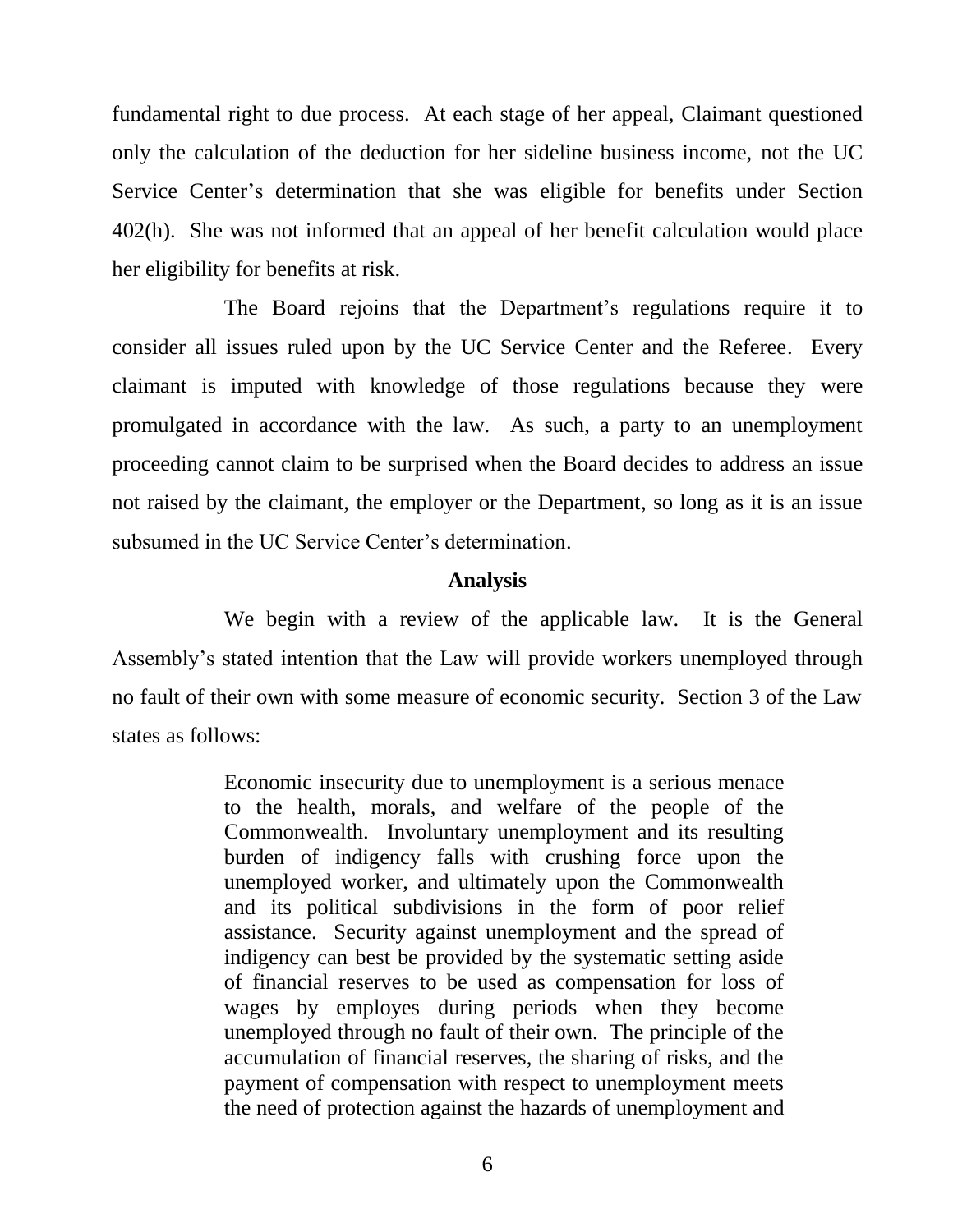indigency. The Legislature, therefore, declares that in its considered judgment the public good and the general welfare of the citizens of this Commonwealth require the exercise of the police powers of the Commonwealth in the enactment of [the Law] for the compulsory setting aside of unemployment reserves to be used for the benefit of persons unemployed through no fault of their own.

43 P.S. §752. Our Supreme Court has specifically identified the Law as a "remedial" statute that warrants a liberal construction, as do the procedural rules that govern unemployment compensation proceedings. *See Miller v. Unemployment Compensation Board of Review*, 476 A.2d 364, 366 (Pa. 1984) ("[W]e have long refused to give overly technical, restrictive readings to procedural rules, particularly when remedial statutes such as the Unemployment Compensation [Law] are involved.").

The Department has adopted procedural rules to govern unemployment compensation appeals. One regulation states, in relevant part, as follows:

> When an appeal is taken from a decision of the Department, the Department shall be deemed to have ruled upon all matters and questions pertaining to the claim. In hearing the appeal the tribunal shall consider *the issues expressly ruled upon in the decision from which the appeal was filed*. However, any issue in the case may, with the approval of the parties, be heard, if the speedy administration of justice, without prejudice to any party, will be substantially served thereby.

34 Pa. Code §101.87 (emphasis added). A different regulation covers the appeal of the decision of the "tribunal," or referee, and states:

> (a) In connection with the consideration of an appeal to the Board from the decision of a referee, the Board may consider an issue in the case though not expressly ruled upon in the decision of the Department or the referee and though not previously raised in the claim or appeal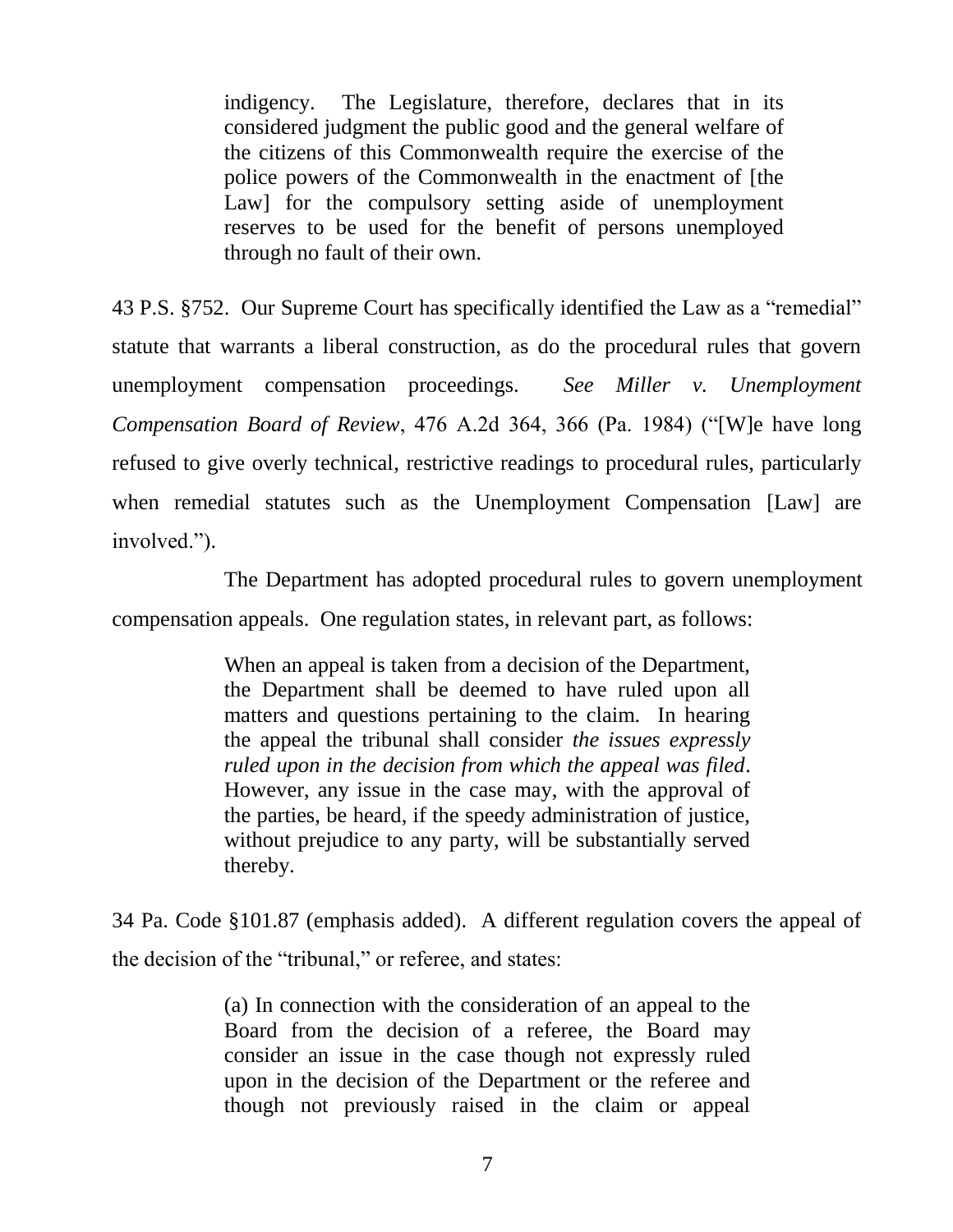proceedings. *However, issues not previously considered or raised will not be considered by the Board*, either upon application for, or in the determination of an appeal unless the speedy administration of justice, without prejudice to any party, will be substantially served thereby and are supported by the record.

(b) *The Board shall consider the issues expressly ruled upon in the decision from which the appeal was filed*. However, any issue in the case, with the approval of the parties, may be determined though not expressly ruled upon or indicated in the notice of hearing, if the speedy administration of justice, without prejudice to any party, will be substantially served thereby and are supported by the record.

#### 34 Pa. Code §101.107 (emphasis added).

The Law expressly authorizes the Department to promulgate regulations. Section 201(a) of the Law states, in relevant part, that the Department "shall have power and authority to adopt, amend, and rescind such regulations[.]… Such rules and regulations shall not be inconsistent with the provisions of this act." 43 P.S. §761. Section 201(a) of the Law conforms to the bedrock principle of administrative law that an agency's regulation must conform to the statute under which the regulation is promulgated. *George A. Fuller Co., Inc. v. City of Pittsburgh*, 327 A.2d 191, 194 (Pa. Cmwlth. 1974) ("[T]he power of an administrative agency to prescribe rules and regulations under a statute is not the power to make law, but only the power to adopt regulations to carry into effect the will of the Legislature as expressed by the statute.") (citation omitted). Indeed, Section 201(2) of the act commonly known as the Commonwealth Documents Law requires every agency to identify the statutory authority for its promulgation of a regulation. 45 P.S. §1201(2).<sup>8</sup> *See also Xerox Corp. v. City of Pittsburgh*, 327 A.2d 206, 210 (Pa. Cmwlth. 1974) ("[R]egulations

<sup>8</sup> Act of July 31, 1968, P.L. 769, *as amended*, 45 P.S. §1201(2).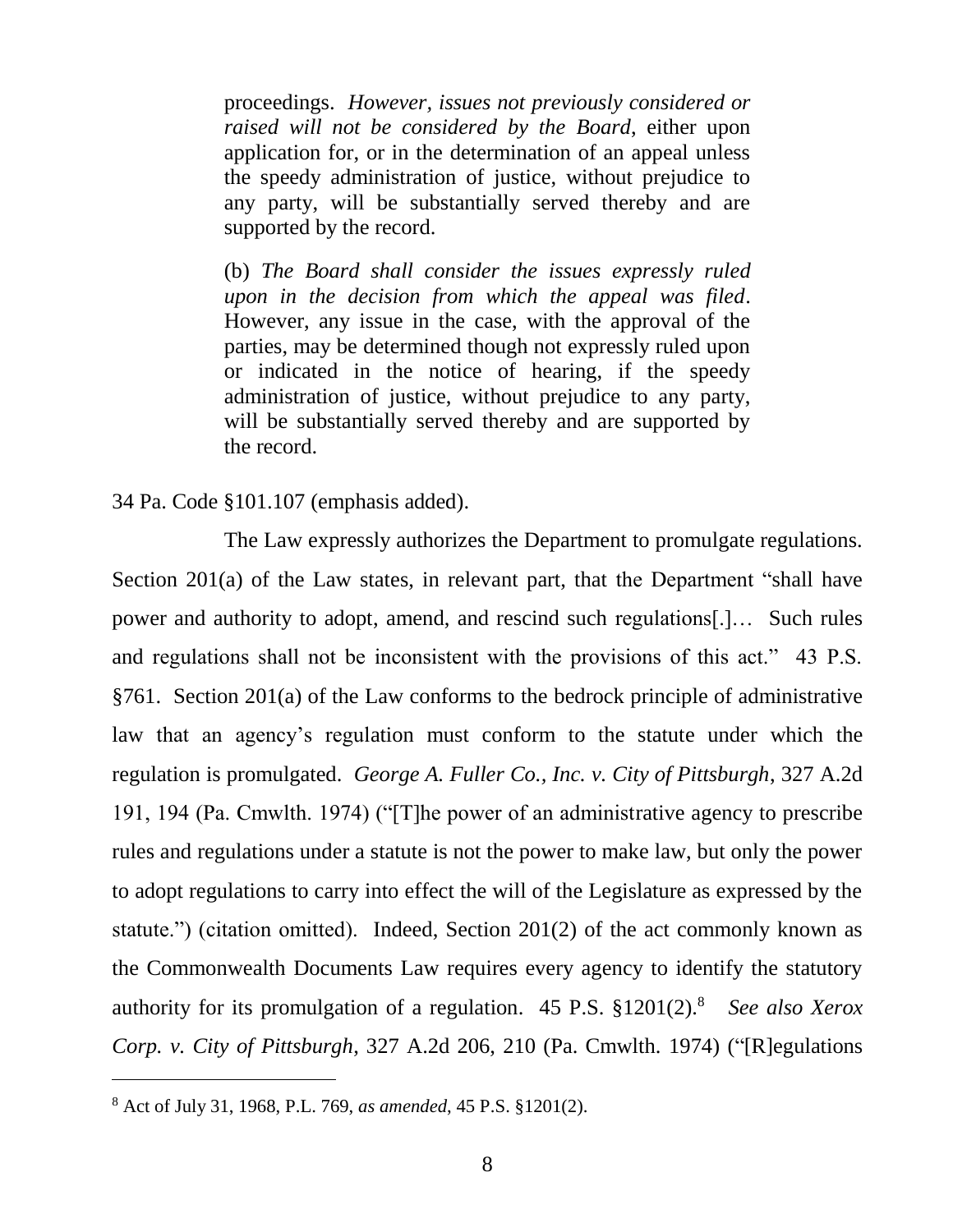promulgated by an administrative agency pursuant to statutory directive are invalid where contrary to the legislative intent expressed in the statutory provision to which the regulation relates.").

With these principles in mind, we turn to the instant appeal.

**I.**

The Department's regulations provide for a broad review by the Board. 34 Pa. Code §§101.87, 101.107. The Board argues that it is not limited to the discrete issue raised by a claimant and this has been confirmed in precedent. However, that precedent is distinguishable from the case at bar in one crucial way: the claimants were each aggrieved by the tribunal's decision on eligibility.

For example, in *Jordan v. Unemployment Compensation Board of Review*, 547 A.2d 811 (Pa. Cmwlth. 1988), the claimant was discharged for starting a sideline business that his employer considered to be in direct competition with the employer's business. The UC Service Center agreed and held that the claimant's establishment of a sideline business constituted willful misconduct, which rendered him ineligible under Section 402(e). It also found that the claimant's selfemployment rendered him ineligible under Section 402(h). The claimant appealed. Upon receipt of evidence, the referee issued a decision holding the claimant eligible under Section 402(e) but ineligible under Section 402(h). In his appeal to the Board, the claimant stated that he was appealing the referee's denial of benefits under Section 402(h) but not the referee's ruling in his favor under Section 402(e). Nevertheless, the Board reviewed both of the referee's eligibility determinations and reversed both. The Board held the claimant was eligible under Section 402(h), but ineligible under Section 402(e). The claimant appealed to this Court. Citing Section 101.107(b) of the Department's regulation, this Court concluded that, "while claimant did not want the Board to review the issue of whether he was ineligible for benefits under Section 402(e), that issue was expressly ruled upon in the referee's decision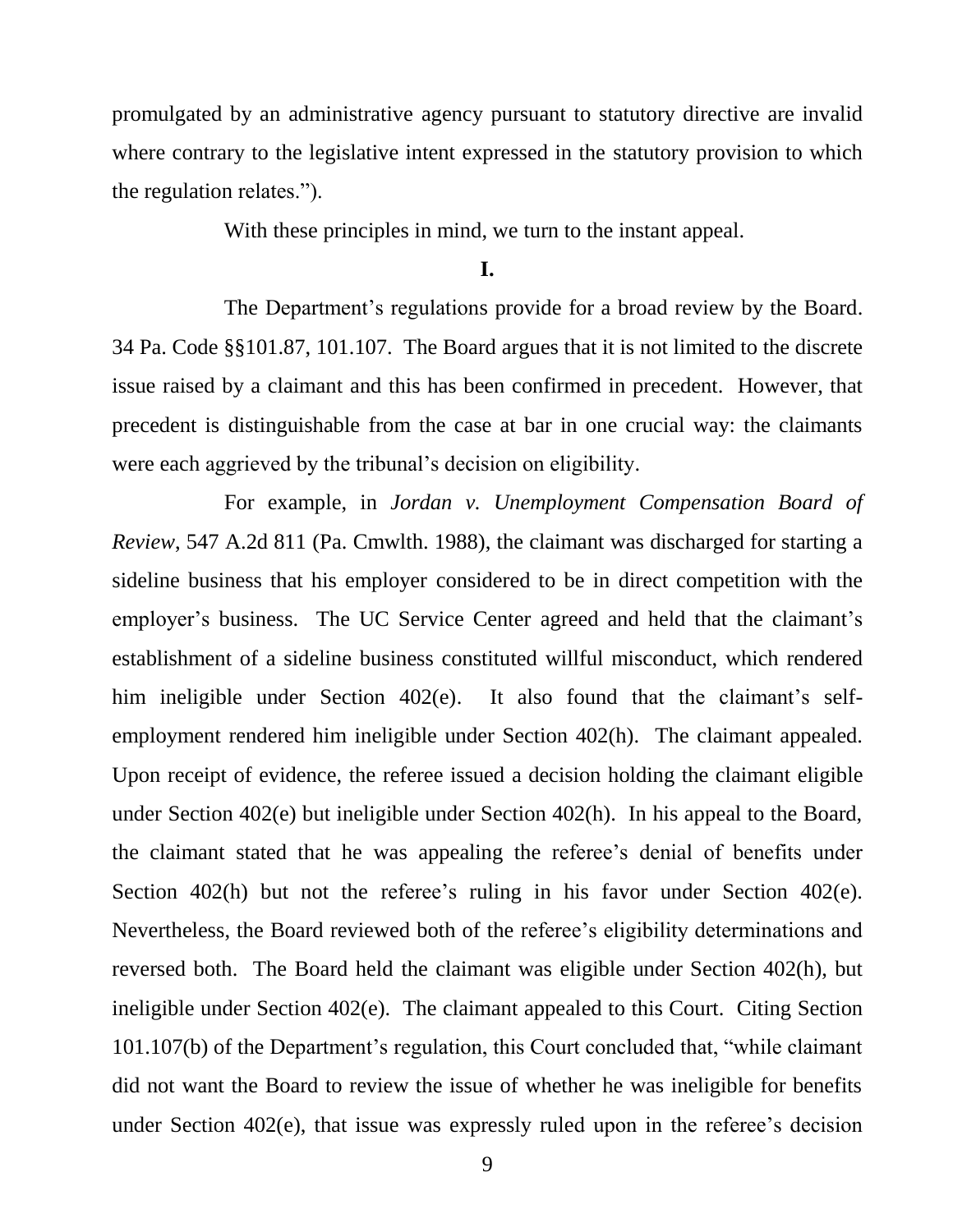from which the present appeal was filed. Consequently, the Board had jurisdiction to rule on it." *Jordan*, 547 A.2d at 813.

*Jordan* is distinguishable. Notwithstanding which subsection of Section 402 was dispositive, at all times the issue in the proceeding was the claimant's eligibility for unemployment. Eligibility was the issue squarely before the Board.<sup>9</sup>

By contrast, here, Claimant's eligibility was never in dispute. Both the UC Service Center and the Referee held that she was eligible for unemployment benefits because her self-employment was limited to a sideline activity. Employer did not contest her eligibility, and neither did the Department. Rather than decide the controversy presented, which pertained to benefit calculation, the Board transformed the nature of the controversy to one of benefit eligibility. This was problematic because there was in fact no controversy over Claimant's eligibility. Consequently, Claimant had no notice that the Board would review her eligibility, because it had not been contested by Employer or by the Department.<sup>10</sup> Although the regulation at 34 Pa. Code §101.87 authorizes a tribunal to consider all "issues expressly ruled upon"

<sup>&</sup>lt;sup>9</sup> The cases cited by the Board in its brief are similarly distinguishable because the claimants in those cases were aggrieved by the tribunal's decision on eligibility at all stages of the proceedings. *See*, *e.g.*, *Thiessen v. Unemployment Compensation Board of Review*, 178 A.3d 255 (Pa. Cmwlth. 2018); *Ductmate Industries, Inc. v. Unemployment Compensation Board of Review*, 949 A.2d 338 (Pa. Cmwlth. 2008); *Black Lick Trucking, Inc. v. Unemployment Compensation Board of Review*, 667 A.2d 454 (Pa. Cmwlth. 1995); *Cassidy v. Unemployment Compensation Board of Review*, 532 A.2d 524 (Pa. Cmwlth. 1987); and *Department of Labor & Industry, Bureau of Employment Security v. Unemployment Compensation Board of Review*, 201 A.2d 310 (Pa. Super. 1964).

 $10$  In her dissent, Judge Cohn Jubelirer posits that Claimant's appeal of the calculation of her benefit amount necessarily raised the question of her eligibility because the Section 402(h) analysis considers a claimant's self-employment income for purposes of determining both eligibility and the rate of compensation. Conflating the two inquiries in the abstract does not change the fact that neither of the potentially adverse parties, *i.e.*, Employer or the Department, contested Claimant's eligibility. Claimant raised nothing more than a computational error in her appeals to the Referee and the Board.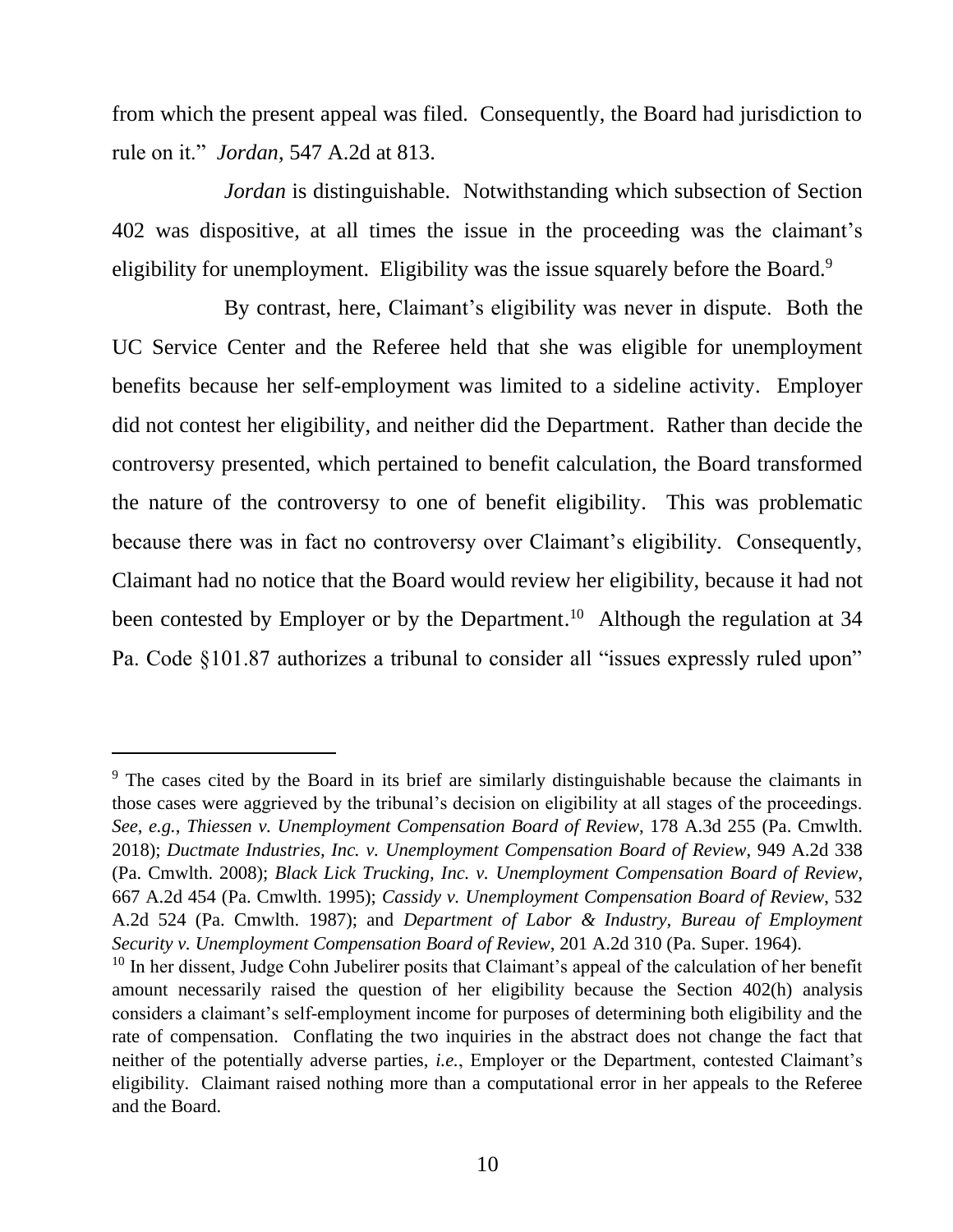below, the appeal process must still comport with due process. Thus, there must be a controversy between at least two of the parties at every stage of the appeal.

Further, the Board gave an "overly technical, restrictive reading[]" to the procedural rules in 34 Pa. Code §101.107(b), which is not appropriate where a remedial statute such as the Law is involved. *Miller*, 476 A.2d at 366. Effectively, the Board dismissed Claimant's appeal because of her nonappearance at the Referee hearing. However, this Court has held that a claimant's appeal should not be dismissed for nonappearance. *See Gadsden v. Unemployment Compensation Board of Review*, 479 A.2d 74, 76 (Pa. Cmwlth. 1984) ("The referee then dismissed the claimant's appeal because of her nonappearance. We believe that this was error."). Here, consistent with *Gadsden*, the Referee decided the merits of Claimant's appeal of her benefit amount, albeit still not correctly in the belief of Claimant.

Claimant did not receive due process.<sup>11</sup> The Referee denied Claimant a continuance and decided her appeal on the basis of the Department's records. The Board reversed because Claimant did not appear at the Referee hearing to prove her eligibility, and then the Board refused to give Claimant an opportunity to explain her nonappearance. Fundamental due process requires notice and an opportunity to be heard, and this constitutional principle must inform the Department's procedural rules for unemployment compensation appeals.

Our Supreme Court has instructed that "remedial legislation must always be interpreted so that the benefit sections are liberally and broadly construed to

 $11$  "It is well settled that the essential elements of due process in an administrative proceeding are notice and opportunity to be heard." *Groch v. Unemployment Compensation Board of Review*, 472 A.2d 286, 287-88 (Pa. Cmwlth. 1984)*. See also Wojciechowski v. Unemployment Compensation Board of Review*, 407 A.2d 142, 143 (Pa. Cmwlth. 1979). The due process violation is even more egregious here because Claimant had intended to present evidence before the Referee, but her continuance request was denied. The Board also denied her request for reconsideration of its adjudication with no explanation.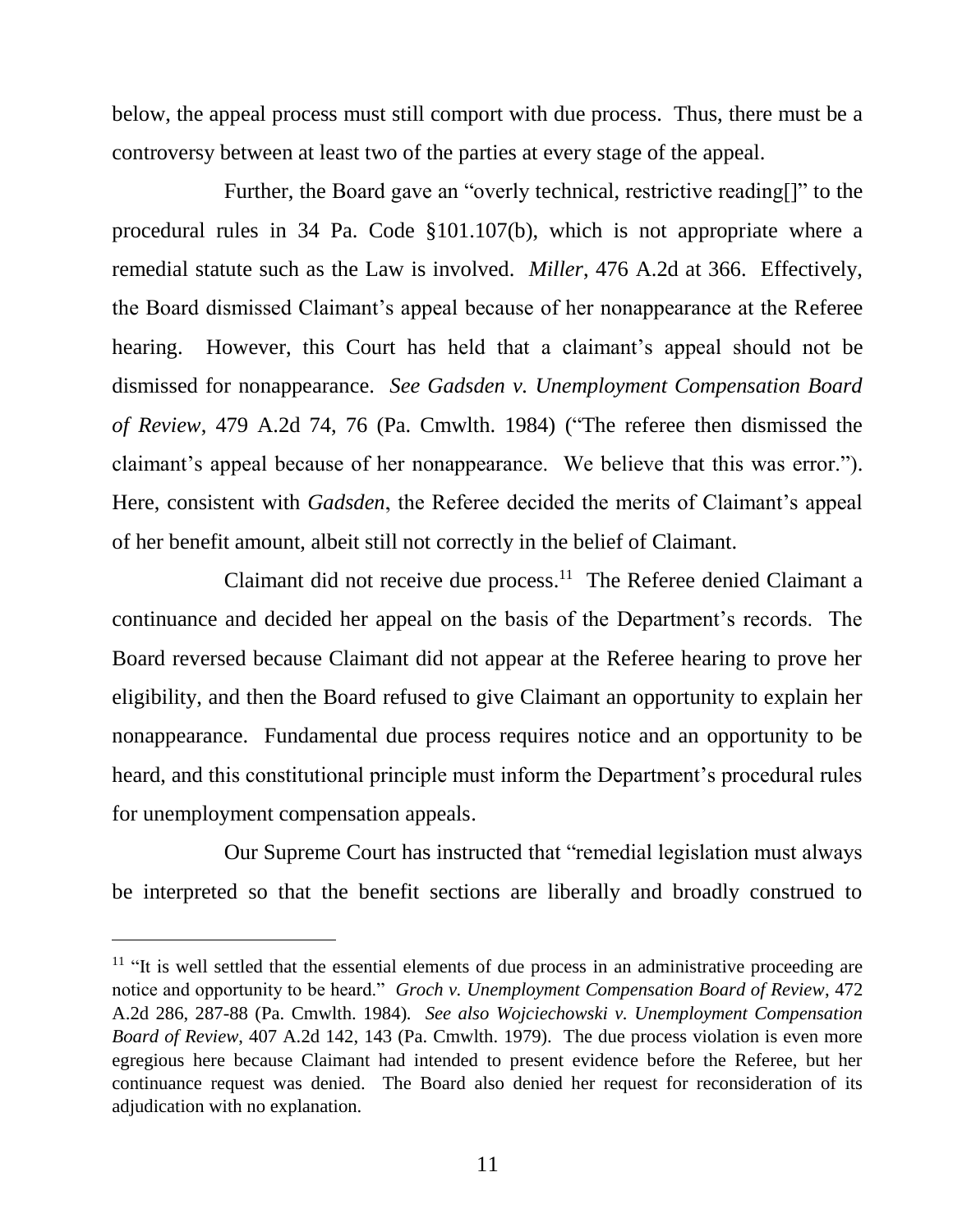alleviate the distress of the involuntarily unemployed." *Cugini v. Unemployment Compensation Board of Review*, 512 A.2d 1169, 1173 (Pa. 1986). In this case, the Board violated this precept. It used the Department's procedural rules as a "gotcha" to deprive Claimant of the benefits to which she was entitled. Regardless, the Department's regulation, if intended to give the Board this authority, must conform to law, and this includes the constitutional guarantees of due process.<sup>12</sup> Our holding is limited to the circumstances presented in the case *sub judice*, *i.e.*, where the claimant, through no fault of her own, becomes unemployed; where the claimant is found to be eligible for unemployment benefits and no party challenges her eligibility; and where, on review of the claimant's appeal of the computation of her unemployment benefit amount, the Board *sua sponte* raises the issue of her eligibility for benefits.<sup>13</sup>

#### **II.**

Claimant also argues that the Board applied the Department regulations in a way that improperly commingled the Department's prosecutorial and adjudicatory functions. This violates due process as our Supreme Court established in *Lyness v. State Board of Medicine*, 605 A.2d 1204, 1209-10 (Pa. 1992).

Most unemployment compensation cases involve an employer and a claimant. *See*, *e.g.*, *County of Allegheny/Fifth Judicial District of Pennsylvania v. Unemployment Compensation Board of Review*, 210 A.3d 1140 (Pa. Cmwlth. 2019) (dispute between claimant and his employer over whether his impaired driving

<sup>&</sup>lt;sup>12</sup> See U.S. CONST. amend. XIV ("[N]or shall any State deprive any person of life, liberty, or property, without due process of law[.]"); PA. CONST. art. I, §1 (among inherent rights of all citizens "are those of enjoying and defending life and liberty, of acquiring, possessing and protecting property and reputation, and of pursuing their own happiness); §11 ("[E]very man for an injury done him in his lands, goods, person or reputation shall have remedy by due course of law[.]").

<sup>&</sup>lt;sup>13</sup> Our holding applies equally to a case where the referee *sua sponte* revisits the UC Service Center's determination that the claimant is eligible for benefits and does not allow the claimant to present evidence.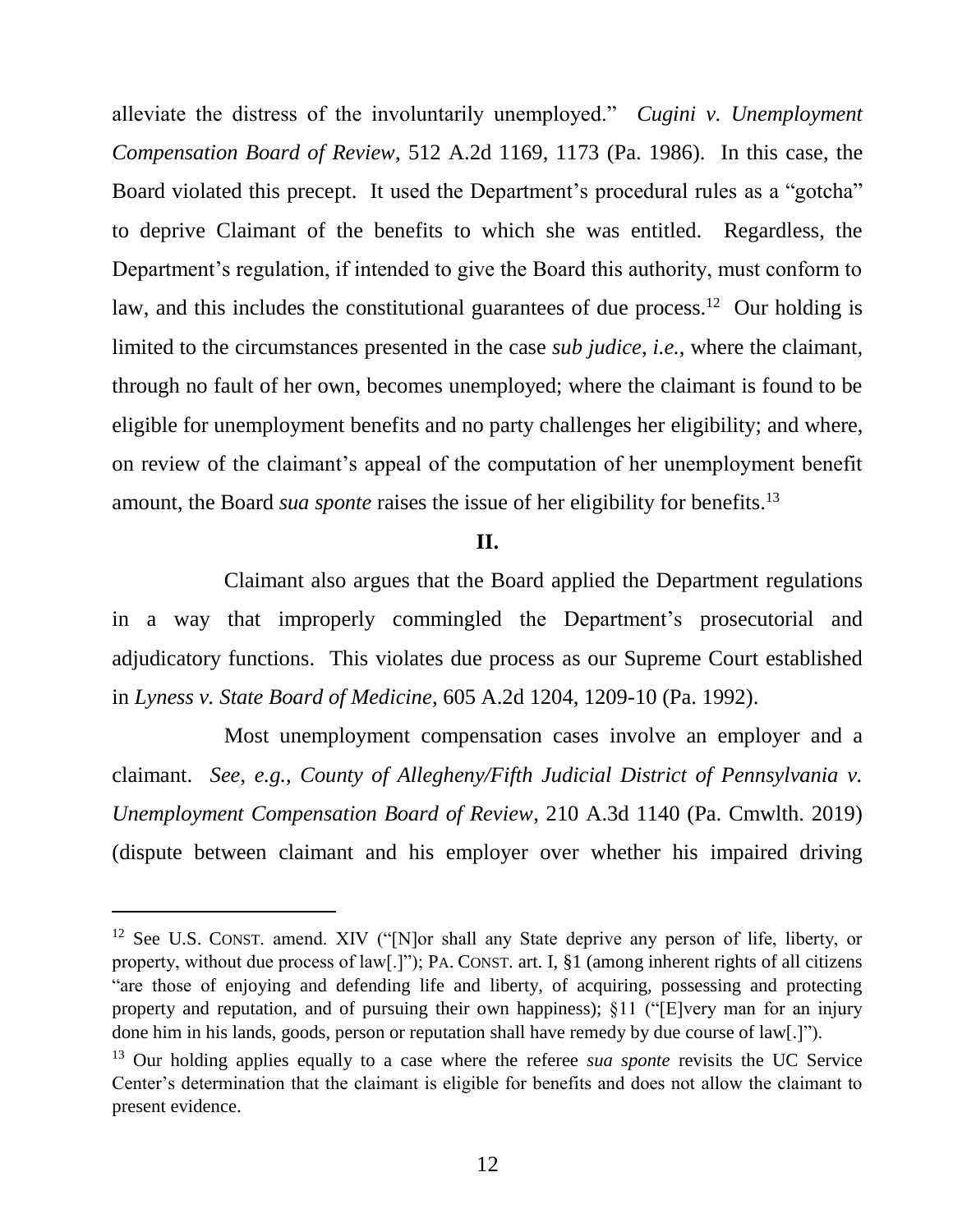conviction was work-related). However, the Department is a silent party in every unemployment compensation case by virtue of Section 502 of the Law, which states that whenever a notice of determination is appealed, the Board, through its referees, must "afford[] the parties *and the [D]epartment* reasonable opportunity for a fair hearing[.]" 43 P.S. §822 (emphasis added). The statute also requires that the "parties and their attorneys or other representatives of record and *the [D]epartment* shall be duly notified of the time and place of a referee's hearing and of the referee's decision<sup>[1]"</sup> *Id.* (emphasis added). Following a decision by the referee or the Board, "the claimant, *the Department* or an affected employer" each has the right to appeal. 34 Pa. Code §101.90 (emphasis added). Thus, the Department, which issues the original notice of determination on benefits, can participate in a hearing on an appeal of that determination. Indeed, the Department appeals Board decisions where it disagrees with the Board's application of the Law. *See, e.g.*, *Department of Labor and Industry v. Unemployment Compensation Board of Review*, 131 A.3d 597 (Pa. Cmwlth. 2016) (appeal by the Department contesting the Board's application of "good cause" for job search registration cases).

In the case at bar, the UC Service Center determined that Claimant was entitled to benefits under Section 402(h) of the Law, subject to a weekly deduction for her sideline business income. Claimant appealed, challenging only the monetary amount of the deduction. Indeed, Claimant could not have appealed the issue of her eligibility for benefits under the sideline business provision of Section 402(h) of the Law because she was not aggrieved by that determination. The only portion of the UC Service Center determination, and later Referee decision, that Claimant could have appealed was the amount of prorated earnings that determined her weekly deduction.

The Referee held a *de novo* hearing, in which the Department could have participated. It did not. Similarly, if the Department had an issue with the Referee's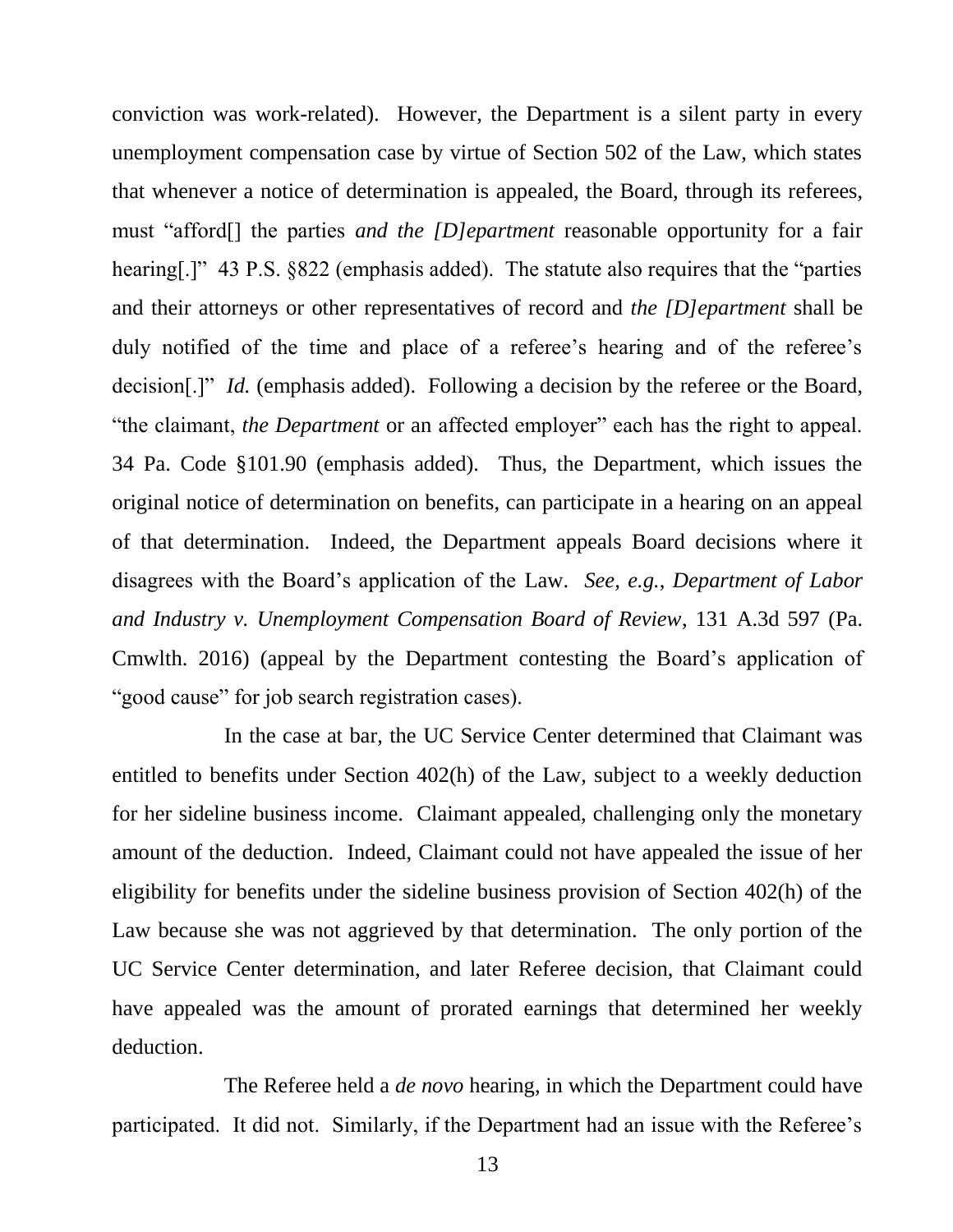decision to affirm the UC Service Center's eligibility determination, it could have appealed to the Board. It did not. The Board reversed Claimant's eligibility even though that issue could not have been raised by Claimant, but only by the Department or Employer. By doing so, the Board put itself in the role of the adversary, and in the case of self-employment, within the prosecutorial role of the Department. Such commingling of prosecutorial and adjudicatory functions is improper.

The Pennsylvania Supreme Court has explained that "[t]here is a strong notion under Pennsylvania law that even an *appearance* of bias and partiality must be viewed with deep skepticism, in a system which guarantees due process to each citizen." *Lyness*, 605 A.2d at 1207. The statutory design of the unemployment compensation appeal system does not commingle the functions of prosecution and adjudication.<sup>14</sup> It is the Board's application of the Department's procedural rules in 34 Pa. Code §101.107 that is the problem. The Board's application threatens the "walls of division [] constructed [to] eliminate the threat or appearance of bias." *Lyness,* 605 A.2d at 1209. Such walls are necessary because "the overlap of

<sup>14</sup> The Supreme Court explained in *Lyness* that a single administrative agency can perform the function of prosecution and the function of adjudication:

<sup>[</sup>I]n the modern world of sprawling governmental entities akin to corporations it would be both unrealistic and counterproductive to insist that administrative agencies be forbidden from handling both prosecutorial and adjudicatory functions, where such roles are parcelled out and divided among distinct departments or boards. Efficiency and cost-effectiveness are certainly desirable ends. *Indeed, each administrative board and judge is ultimately a subdivision of a single entity*, the Commonwealth of Pennsylvania, but this does not render their collective work as prosecutors, investigators and adjudicators constitutionally infirm, nor create an imminent threat of prejudice.

*Lyness*, 605 A.2d at 1209 (citation omitted) (emphasis added). However, the functions of prosecution and adjudication may not be commingled in one "subdivision" or "distinct" board. When the Board addresses the determination of eligibility, when it was not appealed by any party, it no longer acts as a "distinct" board. Rather, it takes on the role of the prosecutorial arm of the Department.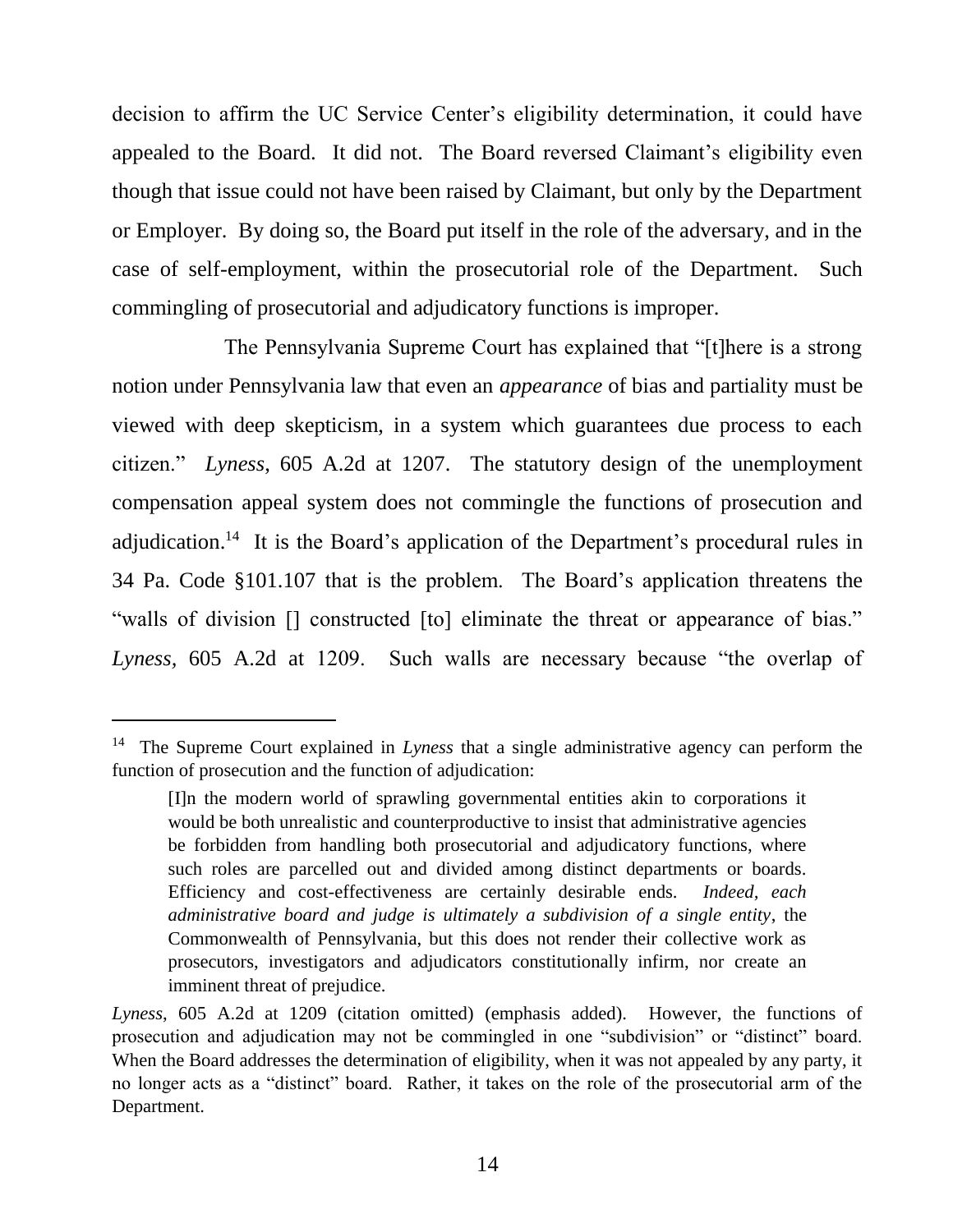prosecutorial and adjudicatory functions, even where not complete, [is] anathema to the notion of due process in Pennsylvania, where citizens rightly presume that the same individual does not wear the mantel of zealous prosecutor and impartial judge." *Id.* at 1208.

The "prosecutorial" actor in all unemployment compensation matters is the Department, and it may challenge any determination on eligibility for benefits. Although it is the employer that typically opposes a claimant's eligibility, we cannot just ignore the Department's statutory prosecutorial role, as do the dissenting judges. The Board's function is solely adjudicatory. It must not take on the Department's prosecutorial function by revisiting the referee's holding on benefit eligibility unless the Department raises that challenge. "[A] mere possibility of bias under Pennsylvania law is sufficient to raise the red flag of protection offered by the procedural guaranty of due process." *Id*. The appearance of bias is even stronger given that the Department has promulgated a regulation authorizing the Board to readjudicate a referee decision even if no interested party has appealed:

> Upon application to the Board (petition for further appeal to the Board), or on its own motion, the Board may review an appeal which has been decided by a referee. Notice of the removal of a case to the Board shall be mailed to the last known post office address of each interested party.

34 Pa. Code §101.101.

In sum, by enlarging the scope of Claimant's appeal to include her eligibility for unemployment compensation, the Board impermissibly commingled the functions of prosecution and adjudication. The principles of *Lyness* are grounded in constitutional principles of due process. As such, they cannot be set aside or compromised by a regulation of the Department, as suggested by the Board and agreed to by the dissents.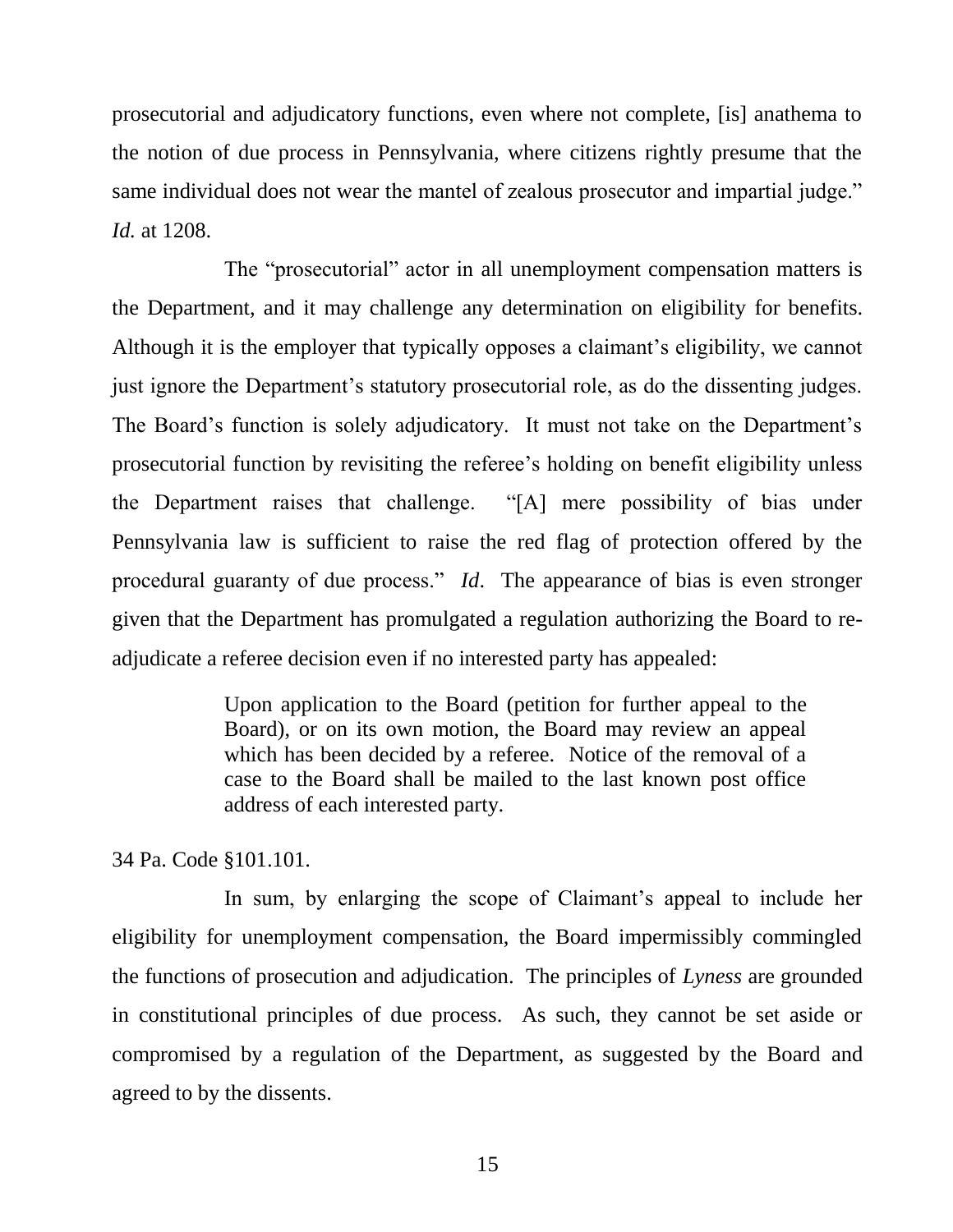# **Conclusion**

Claimant, through no fault of her own, became unemployed; was ruled eligible for unemployment benefits; and no party challenged her eligibility. On review, the Board *sua sponte* raised the eligibility issue and prevented Claimant from presenting evidence. Simply, the Board denied Claimant a fair hearing. Further, the Board erred by assuming the prosecutorial role of the Department when it raised the issue of Claimant's eligibility for benefits and held that she was ineligible. In commingling the prosecutorial and adjudicatory functions, the Board created an appearance of impropriety and bias. The Board's actions have contravened the remedial purpose of the Law, due process and fundamental fairness.

For these reasons, we vacate the Board's order and remand the matter to the Board to remand to a referee to conduct a hearing to determine whether the deduction from Claimant's weekly benefit amount for her sideline business income was properly calculated.

 $\overline{\phantom{a}}$  , which is a set of the set of the set of the set of the set of the set of the set of the set of the set of the set of the set of the set of the set of the set of the set of the set of the set of the set of th

# MARY HANNAH LEAVITT, President Judge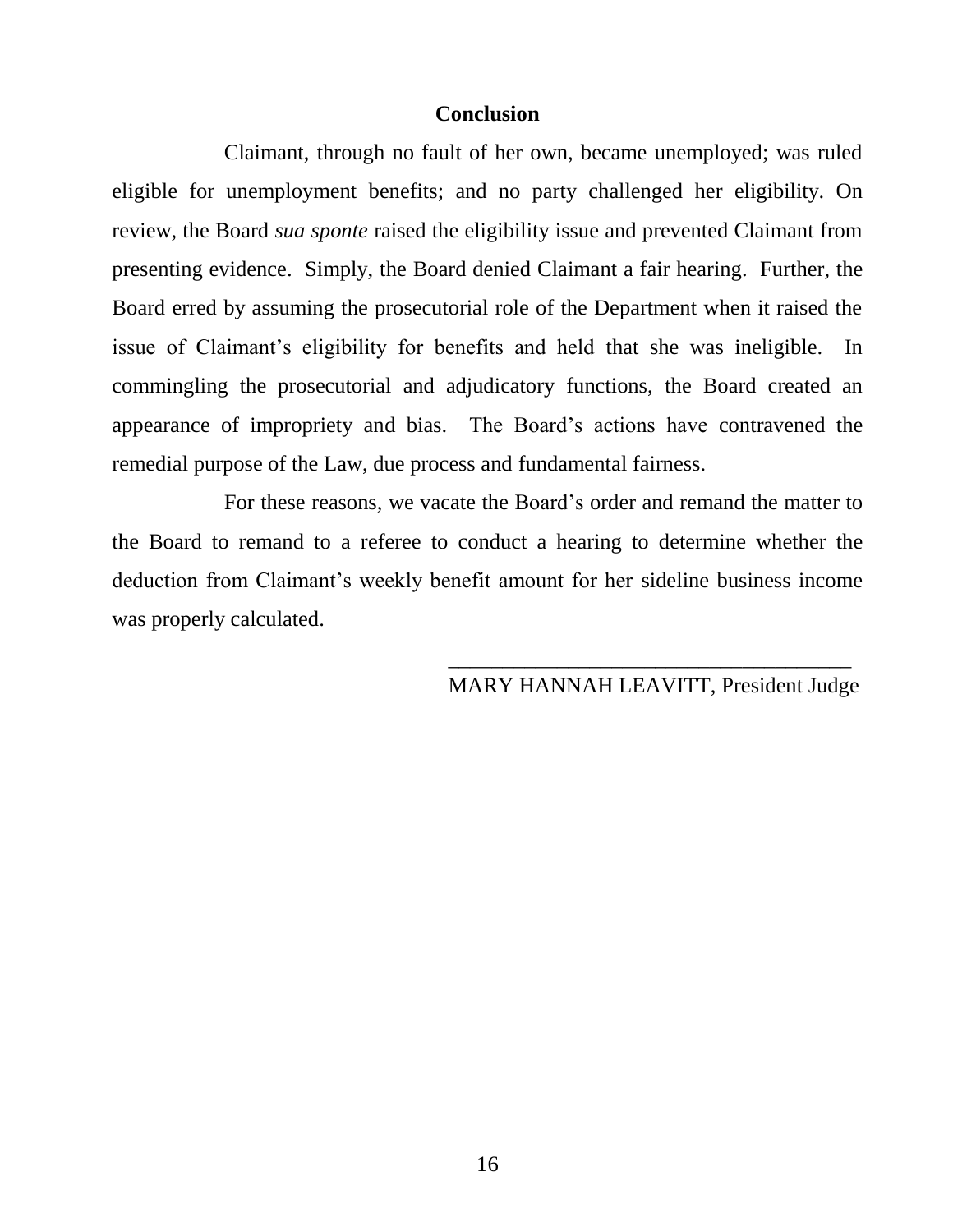# IN THE COMMONWEALTH COURT OF PENNSYLVANIA

| Caitlin Quigley,                 |            |                    |
|----------------------------------|------------|--------------------|
|                                  | Petitioner |                    |
| V.                               |            | No. 1449 C.D. 2017 |
|                                  |            |                    |
| <b>Unemployment Compensation</b> |            |                    |
| Board of Review,                 |            |                    |
|                                  | Respondent |                    |

# **O R D E R**

AND NOW, this  $28<sup>th</sup>$  day of January, 2020, the order of the Unemployment Compensation Board of Review (Board) in the above-captioned matter dated August 8, 2017, is VACATED, and the matter is REMANDED to the Board to remand to a referee for further proceedings consistent with the Court's opinion.

Jurisdiction relinquished.

\_\_\_\_\_\_\_\_\_\_\_\_\_\_\_\_\_\_\_\_\_\_\_\_\_\_\_\_\_\_\_\_\_\_\_\_\_ MARY HANNAH LEAVITT, President Judge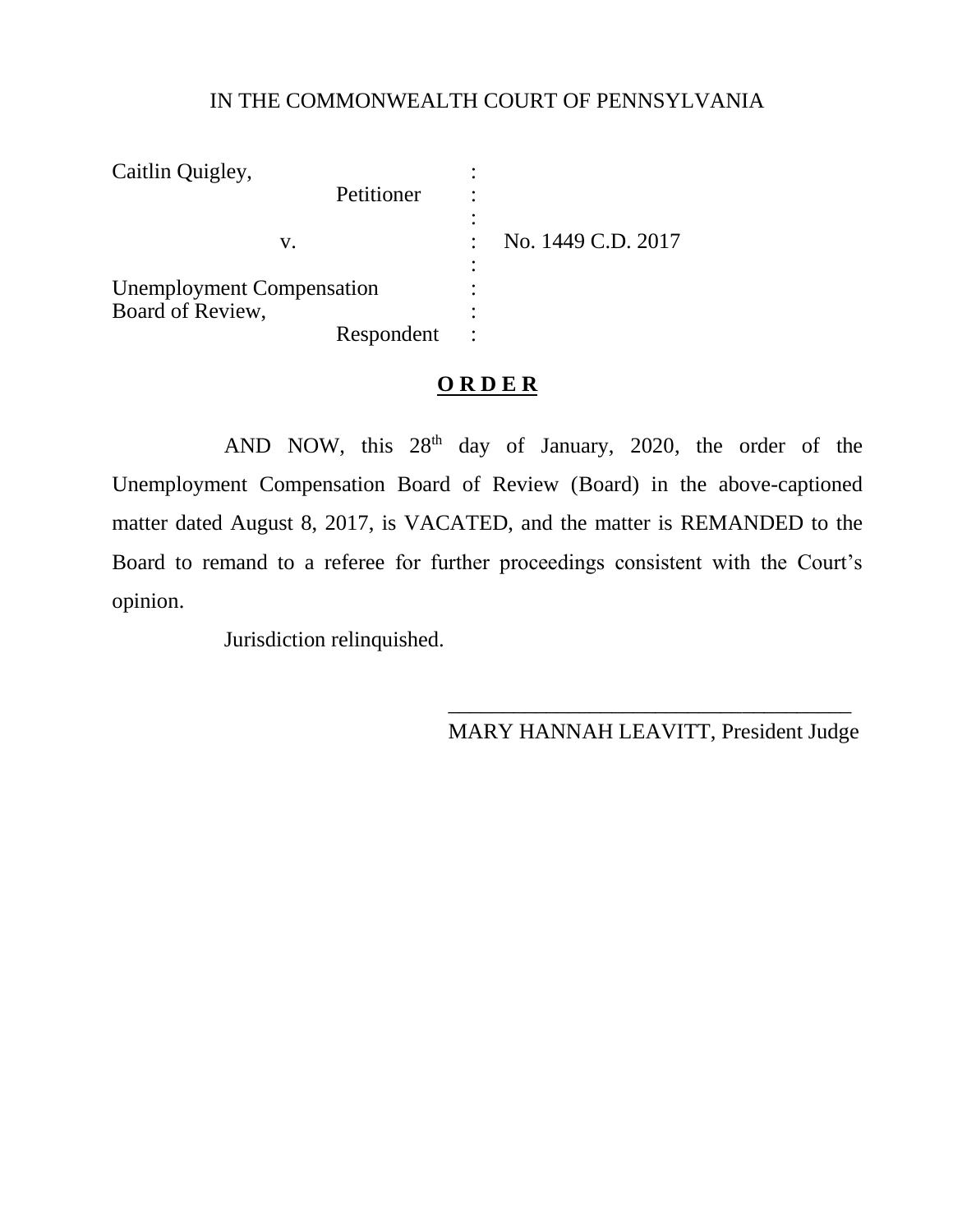# **IN THE COMMONWEALTH COURT OF PENNSYLVANIA**

| Caitlin Quigley,                 |            |                        |
|----------------------------------|------------|------------------------|
|                                  | Petitioner |                        |
|                                  |            |                        |
| V.                               |            | No. 1449 C.D. 2017     |
|                                  |            | Argued: March 13, 2019 |
| <b>Unemployment Compensation</b> |            |                        |
| Board of Review,                 |            |                        |
|                                  | Respondent |                        |

**BEFORE: HONORABLE MARY HANNAH LEAVITT,** President Judge **HONORABLE RENÉE COHN JUBELIRER,** Judge **HONORABLE PATRICIA A. McCULLOUGH,** Judge **HONORABLE ANNE E. COVEY,** Judge **HONORABLE MICHAEL H. WOJCIK,** Judge **HONORABLE CHRISTINE FIZZANO CANNON,** Judge **HONORABLE ELLEN CEISLER,** Judge

#### **DISSENTING OPINION BY JUDGE COHN JUBELIRER FILED: January 28, 2020**

 $\overline{a}$ 

Appeals involving the denial of benefits under the Unemployment Compensation Law  $(Law)^1$  implicate the financial security of individuals. Therefore, the Court is frequently faced with sympathetic claimants for whom the denial of unemployment compensation (UC) benefits is undoubtedly a hardship. However, this Court's review of such matters must be consistent with the Law, the Department of Labor and Industry's (Department) regulations, and precedent. Because I fear that the Majority has examined this matter sympathetically rather than legally, as reflected in its deviation from the Law, the regulations, and longstanding

<sup>1</sup> Act of December 5, 1936, Second Ex. Sess., P.L. (1937) 2897, *as amended*, 43 P.S. §§ 751  $-919.10.$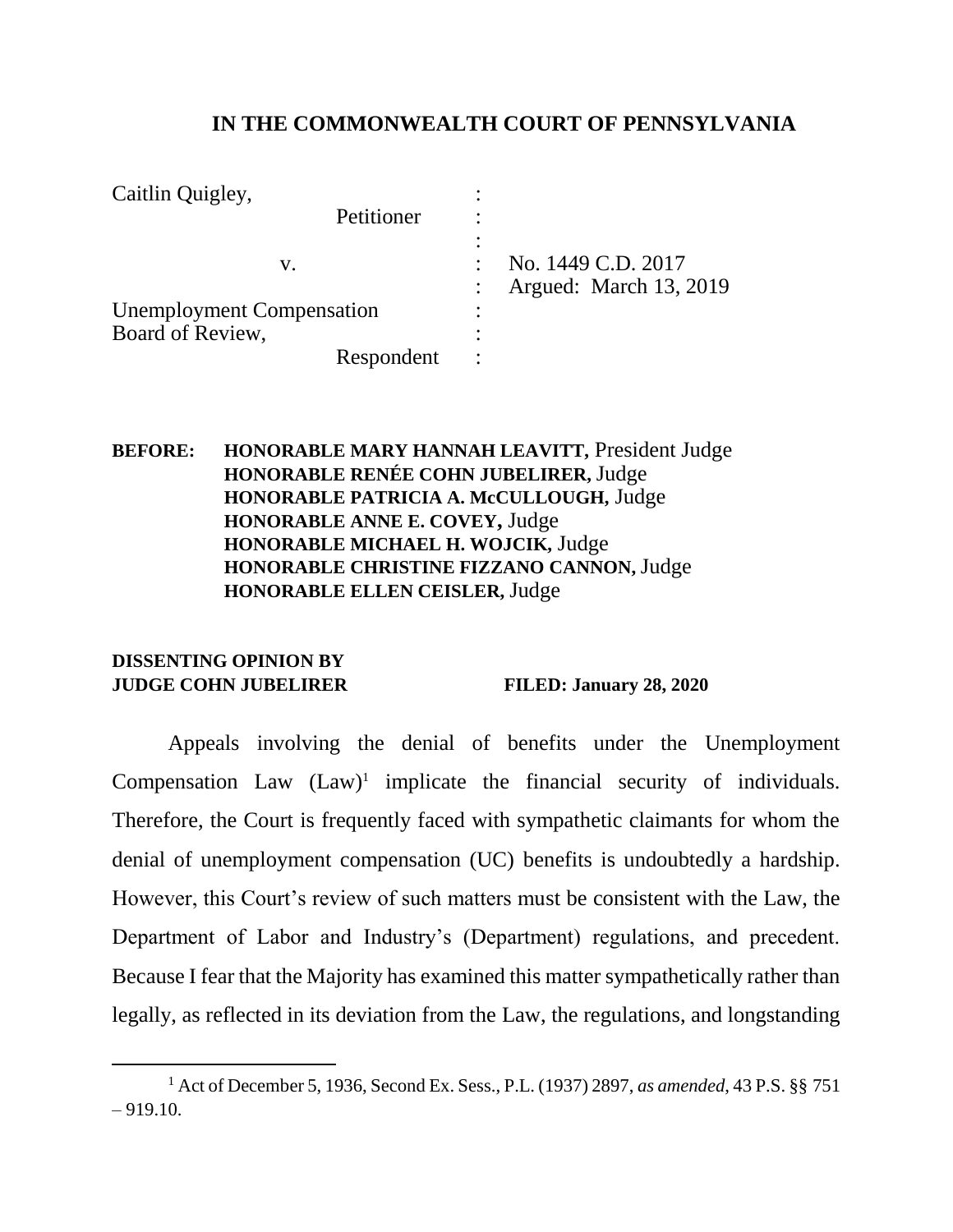precedent, I must dissent for the reasons that follow. In addition, I join the well written dissent of my colleague, Judge Michael H. Wojcik.

Respectfully, I disagree with the Majority's conclusion that the Unemployment Compensation Board of Review (Board) exceeded its authority when it considered whether Caitlin Quigley (Claimant) met her burden of proving that her self-employment was a sideline business activity. The Majority holds that the Board lacks the authority "to revise, *sua sponte*, the scope of a claimant's appeal to address an issue not raised by the separating employer, the claimant or the Department." *Quigley v. Unemployment Comp. Bd. of Review*,  $\_\_A.3d \_\_\_S\_\_$  (Pa. Cmwlth., No. 1449 C.D. 2017, filed Jan. 28, 2020), slip op. at 2. However, in reaching this conclusion, as well as in finding a due process violation, the Majority errs by characterizing the Board's actions as being *sua sponte* and by discounting the broad review provided to the Board under the Law, the regulations, and precedent. 2 Further, because I view the Board as acting within its express authority, I must also disagree with the Majority's determination that the Board engaged in an unconstitutional commingling of the Department's prosecutorial and adjudicative functions as prohibited by *Lyness v. State Board of Medicine*, 605 A.2d 1204, 1209- 10 (Pa. 1992).

 $\overline{a}$ 

 $2<sup>2</sup>$  I also question whether the issue addressed by the Majority, the authority of the Board to "change, *sua sponte*, the scope of a claimant's appeal to address an issue not raised by the separating employer [or] the claimant," is properly before the Court. *Quigley*, A.3d at , slip op. at 2. I do not read Claimant's Petition for Review as generously as the Majority does, and, therefore, I do not believe Claimant raised this issue until the parties were directed to file supplemental briefs on the issue by order of the Court dated August 20, 2018. Further, I disagree with the Majority's characterization of the issue addressed here as being jurisdictional in nature and, therefore, subject to *sua sponte* consideration. I believe the question raised by Claimant is more appropriately considered an issue of the scope of the Board's review of a referee's determination, which for the reasons set forth in this opinion, is very broad and not subject to the curtailment proposed by the Majority. Accordingly, I continue to disagree with the Majority addressing an issue that I believe was not raised by Claimant and that is not jurisdictional in nature.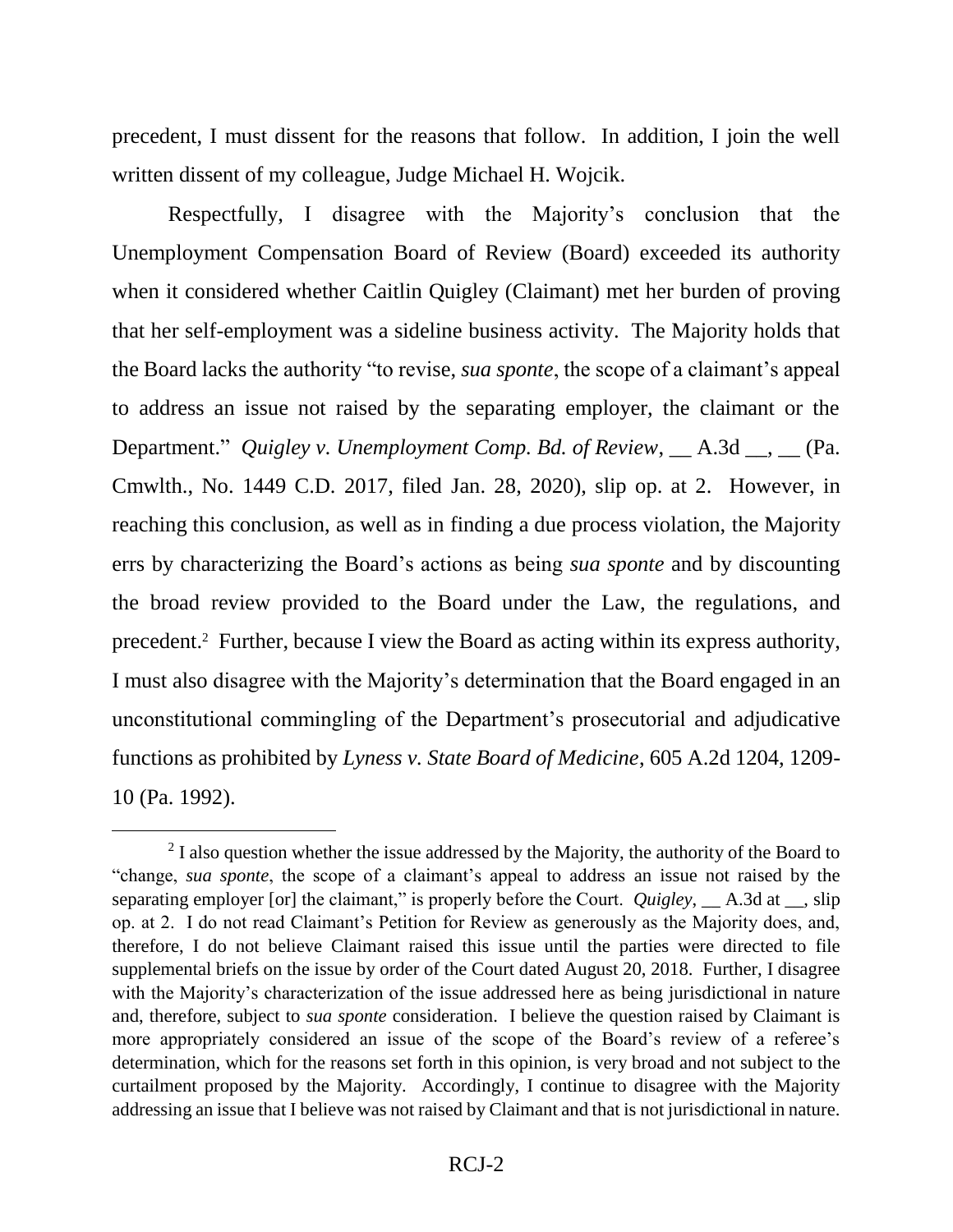# **I. Guiding Legal Principles**

The Majority begins with a review of the purpose of the Law, which I agree informs our analysis in this matter. Section 3 of the Law states as follows:

Economic insecurity due to unemployment is a serious menace to the health, morals, and welfare of the people of the Commonwealth. Involuntary unemployment and its resulting burden of indigency falls with crushing force upon the unemployed worker, and ultimately upon the Commonwealth and its political subdivisions in the form of poor relief assistance. Security against unemployment and the spread of indigency can best be provided by the systematic setting aside of financial reserves to be used as compensation for loss of wages by employes during periods when they become unemployed through no fault of their own. The principle of the accumulation of financial reserves, the sharing of risks, and the payment of compensation with respect to unemployment meets the need of protection against the hazards of unemployment and indigency. The Legislature, therefore, declares that in its considered judgment the public good and the general welfare of the citizens of this Commonwealth require the exercise of the police powers of the Commonwealth in the enactment of this act for the compulsory setting aside of unemployment reserves to be used for the benefit of persons unemployed through no fault of their own.

43 P.S. § 752. This is a laudable public policy set forth by the General Assembly in the Law, which is remedial in nature and must be liberally construed. *Chamberlain v. Unemployment Comp. Bd. of Review*, 114 A.3d 385, 395 (Pa. 2015). However, these are not the only principles that should guide the Court in its review of this matter.

For example, notwithstanding that the Law is remedial in nature, its liberal construction may not, in "the pretext of pursuing its spirit," disregard the Law's clear and unambiguous language. Section 1921(a), (b) of the Statutory Construction Act of 1972, 1 Pa. C.S. § 1921(a), (b); *see Kirsch v. Pub. Sch. Emps. Ret. Bd.*, 985 A.2d 671, 676 (Pa. 2009) (providing that although a remedial statute "should be construed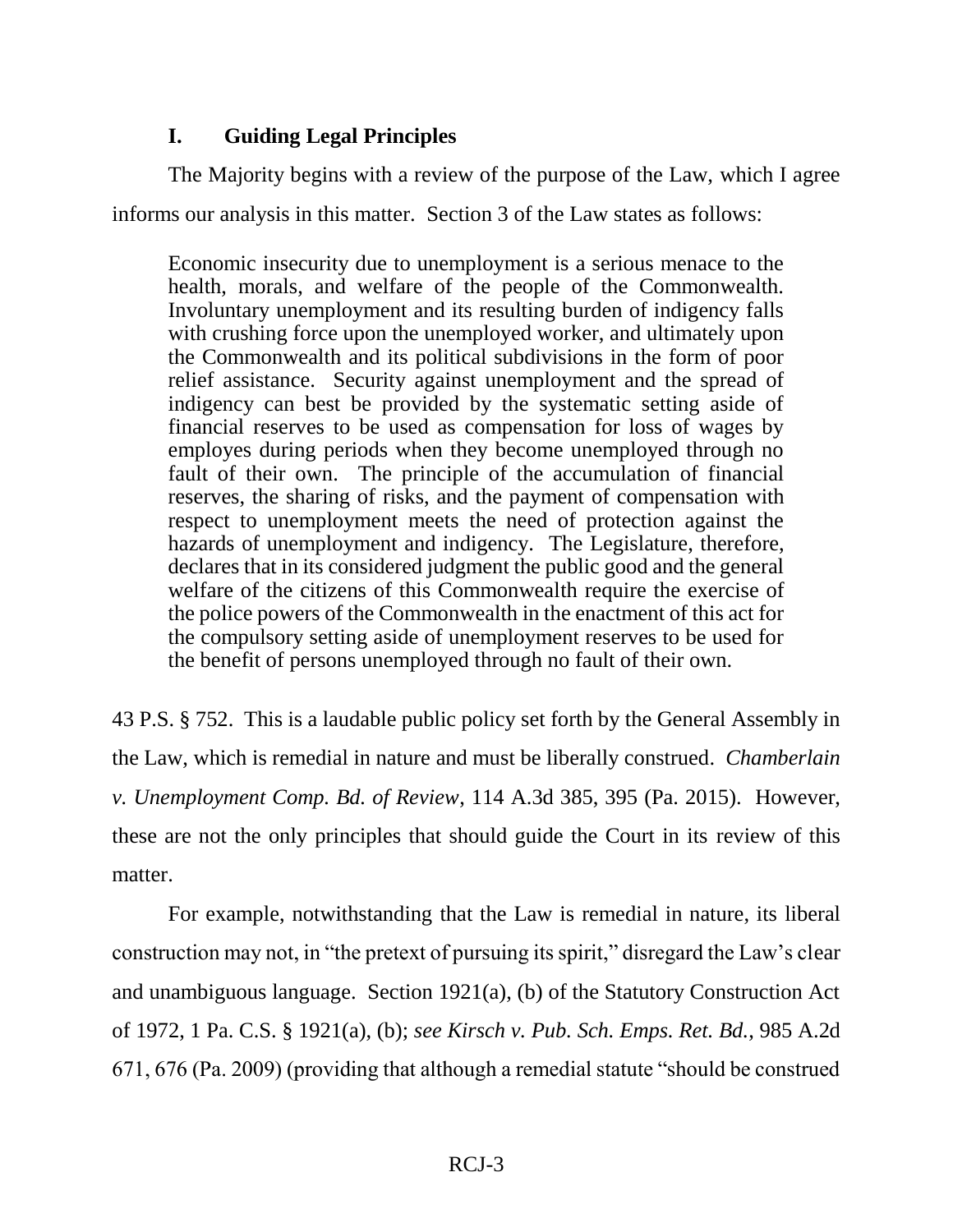liberally in favor of [the claimant], such construction cannot violate the plain, unambiguous language of the [statute] itself"). Further, despite recognizing that "[e]conomic insecurity due to unemployment is a serious menace" that can impose the "burden of indigency . . . on the unemployed worker," 43 P.S. § 752, the General Assembly did not authorize the wholesale grant of UC benefits to all those who become unemployed. It placed **restrictions** on the eligibility for such benefits, acknowledging, necessarily, that the fund from which those benefits are paid is **not infinite**. *See Dep't of Labor and Indus. v. Unemployment Comp. Bd. of Review*, 211 A.2d 463, 469 (Pa. 1965) (*Lybarger*) ("The life of the system literally depends on the existence of a fund out of which those payments can be made. Quite obviously, the fund can not remain healthy and viable if sums are" removed not in accordance with the Law.). Thus, in addition to excluding those who are unemployed due to their own fault, whether by voluntarily quitting without cause of a necessitous, compelling nature or engaging in willful misconduct connected with their work, the General Assembly excluded those who are **engaged in self-employment**. *See* Section 402(b), (e), and (h) of the Law,  $43$  P.S.  $\S$  802(b), (e), (h). It has long been held that the Law is not intended to protect those who are engaged in business for themselves or who are failed entrepreneurs. *Owoc v. Unemployment Comp. Bd. of Review*, 809 A.2d 441, 443 (Pa. Cmwlth. 2002); *Kapera v. Unemployment Comp. Bd. of Review*, 116 A.2d 238, 239 (Pa. Super. 1955). Although there is an exception to this exclusion, the sideline business exception, which is at issue here, that exception requires the claimant to establish that the sideline business was not the claimant's primary livelihood.

In light of these principles, the General Assembly directs the Board to act as the final arbiter within the UC administrative process. Although the Department,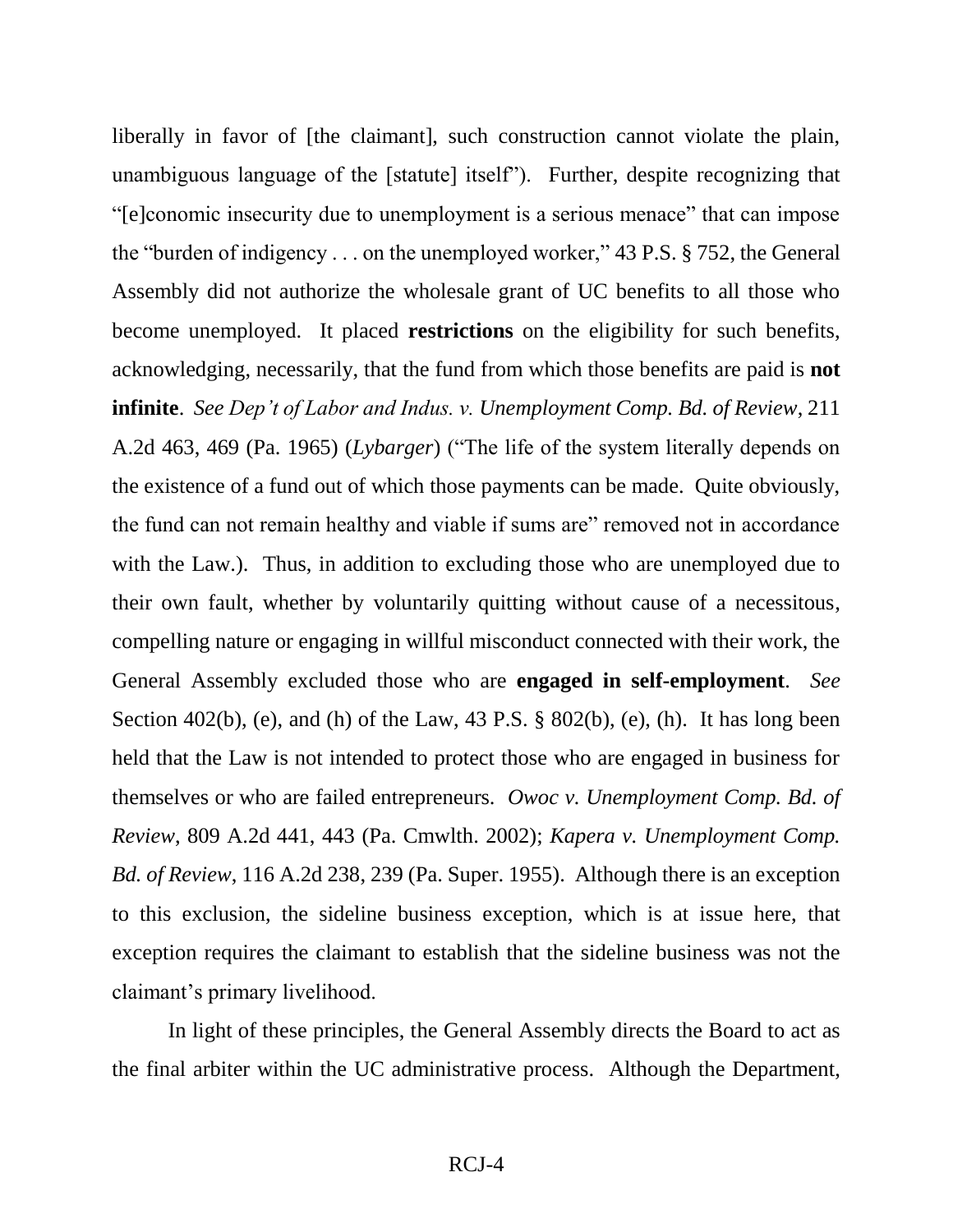through a local service center, and a Referee may make decisions, which may become final if not appealed, if such decisions are appealed to the Board it is the **Board** that serves as the ultimate fact finder. *Ductmate Indus., Inc. v. Unemployment Comp. Bd. of Review*, 949 A.2d 338, 342 (Pa. Cmwlth. 2008). Per Section 504 of the Law, the Board, in performing its duties, has the obligation "on appeal . . . **[to] review any claim** . . . **decided by[] a [R]eferee**, and" is authorized to "affirm, modify, or reverse the determination . . . of the [D]epartment or [R]eferee on the basis of the evidence previously submitted in the case, or direct the taking of additional evidence." 43 P.S. § 824 (emphasis added). Consistent with Section 504, the regulations reflect that issues decided by either the Department or a Referee are subject to the Board's ultimate review. Section 101.87 of the regulations reflects that "[w]hen an appeal is taken from a decision of the Department, the Department shall be deemed to have ruled upon all matters and questions pertaining to the claim." 34 Pa. Code § 101.87. In an appeal from that decision, the appellate "tribunal shall consider the issues expressly ruled upon in the decision from which the appeal was filed." *Id.* Thus, when an appeal is taken, the appellate "tribunal," whether a Referee or the Board, is **required** to consider or review "the **issues expressly ruled upon** in the decision." *Id.* (emphasis added). Section 101.107(b) of the regulations similarly requires that "[t]he Board **shall consider the issues expressly ruled upon in the decision** from which the appeal was filed." 34 Pa. Code § 101.107(b) (emphasis added). While this regulation allows the Board, with the approval of the parties, to expand its review to those issues "not expressly ruled upon or indicated in the notice of hearing,"<sup>3</sup> nothing in the regulations indicate that the Board's **obligation to** 

 $\overline{a}$ 

 $3$  Notably, subsection (a) of this regulation allows the Board to consider issues that are not expressly ruled upon and not previously raised "if the speedy administration of justice, without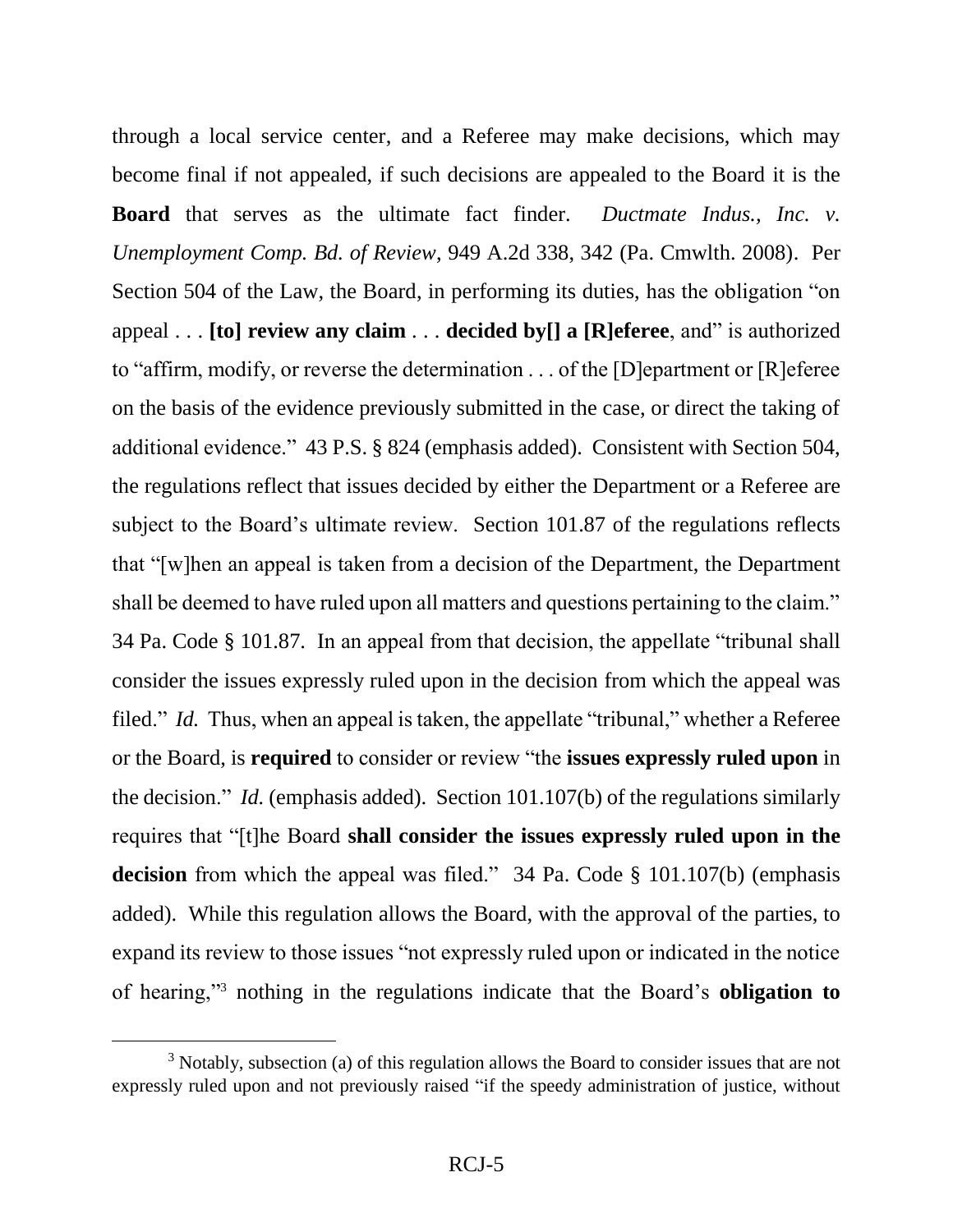**review those issues expressly ruled upon** is subject to the approval of the parties. 43 P.S. § 824; 34 Pa. Code §§ 101.87, 101.107(b)*.*

The Court should also be guided by the long established principle that, in addition to the Board's fact finding role set forth in Section 504 and the regulations, the Board "has a duty to protect the [UC] fund from ineligible claimants and to investigate all the facts in a given case." *Perminter v. Unemployment Comp. Bd. of Review*, 426 A.2d 245, 247 (Pa. Cmwlth. 1981); *see also Lybarger*, 211 A.2d at 469; *DiGiovanni v. Unemployment Comp. Bd. of Review*, 404 A.2d 449, 450 (Pa. Cmwlth. 1979). Since at least 1943, Pennsylvania courts have recognized the obligation of the Commonwealth and the UC authorities to avoid dissipation of the fund by those not entitled to benefits. *See Lybarger*, 211 A.2d at 467-70; *Amspacher v. Unemployment Comp. Bd. of Review*, 479 A.2d 688, 691 (Pa. Cmwlth. 1984); *Phillips v. Unemployment Comp. Bd. of Review*, 30 A.2d 718, 723 (Pa. Super. 1943). The fund "must be used only in accordance with its statutorily stated purpose." *Lybarger*, 211 A.2d at 469. And, the Board's duty is independent of the obligation of any of the parties to meet their respective burdens of proof. *Perminter*, 426 A.2d at 247.

Finally, the Court should be guided by the principle that courts regularly impute knowledge of the law and of regulations on parties, whether represented or not. *See, e.g.*, *Green v. Harmony House N. 15th St. Hous. Ass'n, Inc.*, 684 A.2d 1112, 1114 (Pa. Cmwlth. 1996) (charging pro se litigant with knowledge of the Pennsylvania Rules of Civil Procedure); *Del Borello v. Dep't of Pub. Welfare*, 508 A.2d 368, 371 (Pa. Cmwlth. 1986) (charging a health care provider with knowledge of relevant regulations); *County of Lehigh v. Lerner*, 475 A.2d 1357, 1359 (Pa.

 $\overline{a}$ 

prejudice to any party, will be substantially served thereby and are supported by the record." 34 Pa. Code § 101.107(a).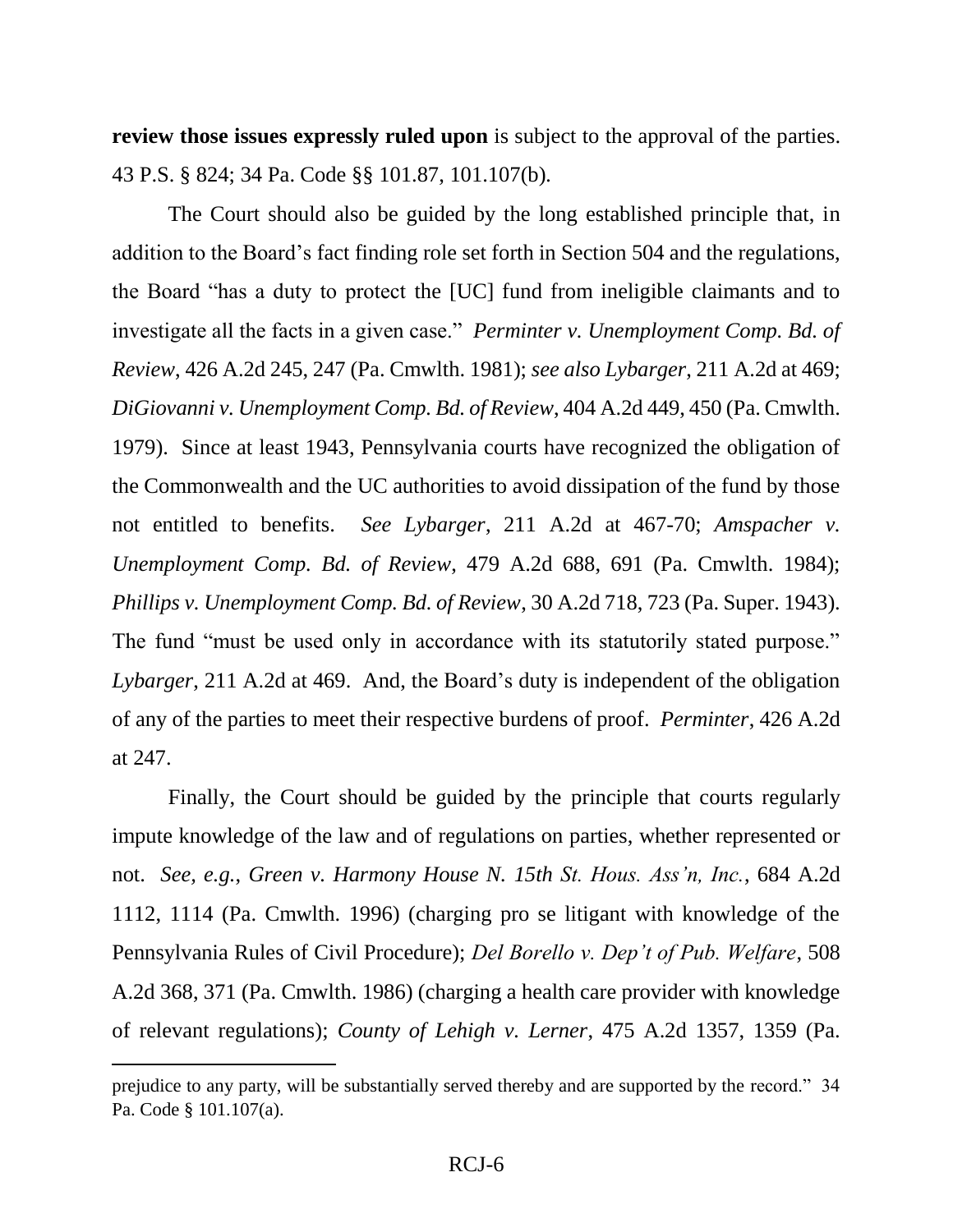Cmwlth. 1984) (stating it is an ancient legal maxim that everyone is presumed to know the law). Moreover, "[p]ossible ignorance of the law does not excuse" a party's actions or lack thereof that may result in the injury to the party's cause. *Finney v. Unemployment Comp. Bd. of Review*, 472 A.2d 752, 753-54 (Pa. Cmwlth. 1984). Those parties choosing to proceed without counsel "assume the risk that [a] lack of expertise and legal training will prove [to be their] undoing." *Groch v. Unemployment Comp. Bd. of Review*, 472 A.2d 286, 288 (Pa. Cmwlth. 1984).

Because I believe these principles must be **consistently applied** in **all cases**, and the Majority does not do so here, I must disagree with the Majority.

### **II. The Authority of the Board**

The Majority concludes that the Board, acting *sua sponte*, exceeded its authority because the Board addressed an issue not raised in Claimant's appeal, or by her separating employer or the Department. Because Claimant was not aggrieved by the eligibility determination, and no other entity challenged that determination by filing a separate appeal, the Majority holds that this issue was beyond the Board's consideration. I believe it errs in reaching these conclusions.

First, the Majority accepts Claimant's argument that because she only challenged the amount of her UC benefits, the issue of Claimant's eligibility under the sideline business exception was not implicated. However, Claimant's appeal **squarely placed** her eligibility for benefits under that exception **before the Board**. This is because a determination regarding the rate of compensation in selfemployment cases by its very nature encompasses the question of eligibility for those benefits under Section 402(h) of the Law. Section 402(h) provides that an employee is ineligible for benefits if the employee engages in self-employment. 43 P.S. § 802(h). The exception to this ineligibility, also found in Section 402(h), is the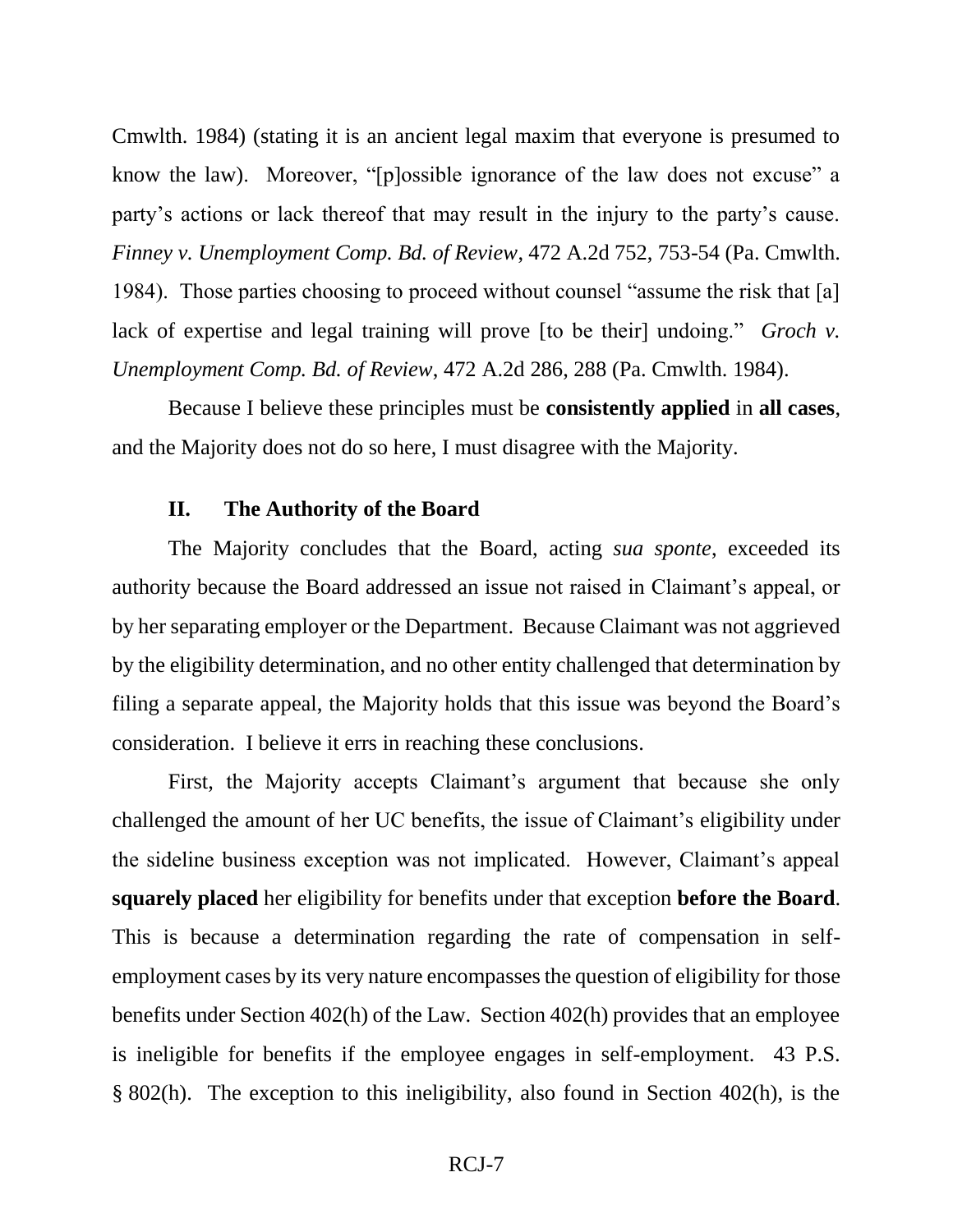sideline business exception – which is the exception **Claimant** relies upon to claim she is not ineligible for UC benefits. To qualify for this exception, Claimant had to establish that: (1) the self-employment began prior to the termination of the fulltime employment; (2) the self-employment continued without substantial change after the employee's termination; (3) the employee remained available for full-time employment; and "(4) **the self-employment was not the primary source of [her]**

**livelihood**." *Kress v. Unemployment Comp. Bd. of Review*, 23 A.3d 632, 636 (Pa. Cmwlth. 2011) (emphasis added). Under this standard, the Section 402(h) inquiry considers a claimant's self-employment **income** for purposes of **both** eligibility (that it was not the primary source of the claimant's livelihood) and the weekly rate of compensation (by how much the claimant's UC benefits should be reduced) should the exception be established. Therefore, an appeal as to the rate of compensation, which requires a review of the claimant's self-employment income, necessarily implicates questions of eligibility and vice versa. An appeal as to one is an appeal to both.

This is reflected in Claimant's reasoning for appealing to the Board. Claimant explained that:

You are calculating my benefits on my 2016 sideline business earnings, but I expect my 2017 sideline business earnings to be approximately \$3,100 for the year, which is significantly lower than the amount shown on my 2016 Schedule C, which showed \$11,784 in income. **This is because I was paid as a 1099 contractor for my full-time work with the Philadelphia Area Cooperative Alliance between January 1 and March 31, 2016, and then was converted to a W2 employee on April 1, 2016**. My sideline business only has one client . . . and I anticipated approximately \$3,100 in my earnings for 2017. Please calculate my reduction based on the \$3,100 number and not the \$11,784 number.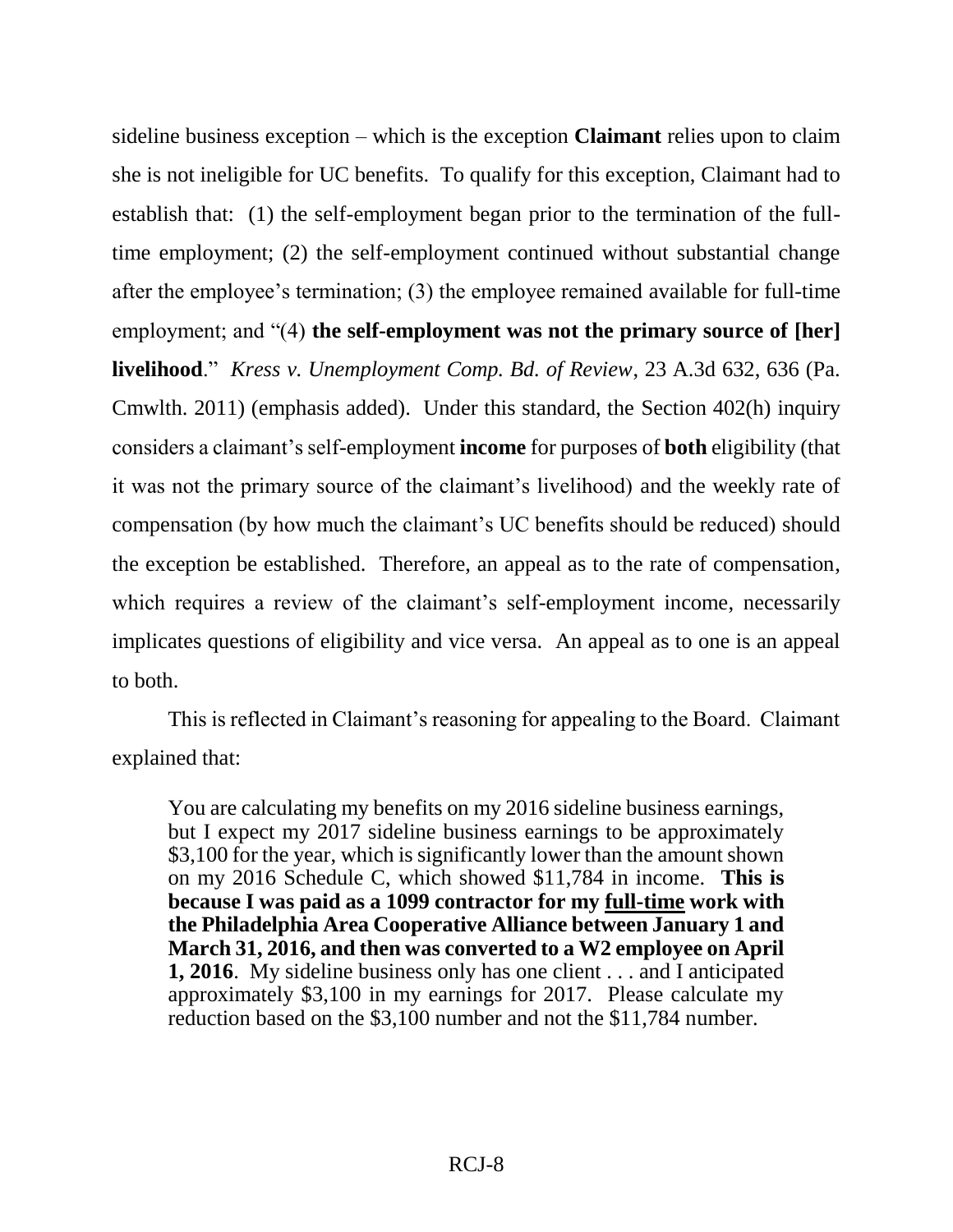(Notice of Appeal, May 17, 2017 (emphasis added).) Claimant contested the calculation of her benefits by explaining the **source** of her sideline business earnings in 2016, a matter affecting **eligibility** under Section 402(h). By raising on appeal to the Board a dispute as to her sideline business earnings, and explaining that the higher amount of her sideline business earnings utilized by the Referee was incorrect because it included 1099 contractor wages for her **full-time work**, Claimant necessarily **raised the question of her eligibility**. Regardless of what part of the Referee's Decision Claimant wanted to challenge, and what she wanted to remain unchallenged, Claimant put her self-employment, and thus her eligibility, at issue in this notice of appeal. Thus, I disagree with the Majority's characterization of the Board's actions as being *sua sponte*.

Second, and more importantly in my view, the Board was **required** to review the question of Claimant's eligibility under the Law, the regulations, and longstanding precedent because that issue had been ruled upon by both the local service center and the Referee. The Referee specifically held that Claimant was **"NOT DISQUALIFIED** from receiving compensation under [Section 402(h)]." (Referee Order (emphasis in the original).) As discussed, under Section 504 of the Law **the Board** is the **ultimate fact finder** that determines a claimant's eligibility for benefits **based on its** *de novo* **review**. Per that section, "**[t]he [B]oard shall have power** . . . on appeal . . . **[to] review any claim** . . . **decided by[] a [R]eferee** . . . ." 43 P.S. § 824 (all emphasis added). The Department's regulations similarly reflect that issues **expressly ruled upon** by either a local service center or a Referee are subject to the Board's ultimate review. Since 1981, this Court has consistently held that these provisions give the Board jurisdiction to consider **any** issue expressly ruled upon in the determination being appealed even though the appealing party "did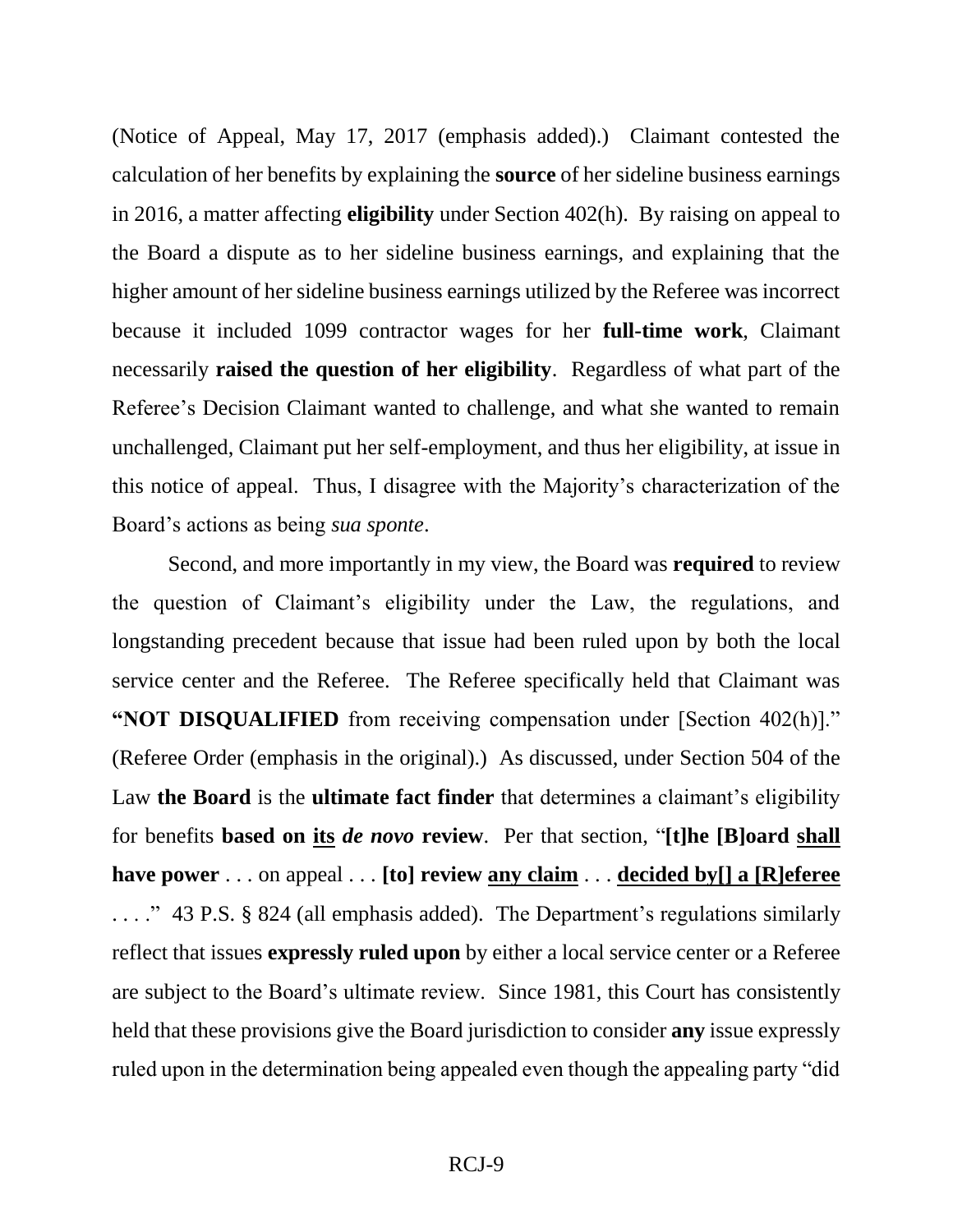**not intend** to reopen the inquiry into . . . issue [s that] had been resolved in [the party's] favor." *Lenz v. Unemployment Comp. Bd. of Review*, 432 A.2d 1149, 1150 (Pa. Cmwlth. 1981) (emphasis added); *see also Peacock v. Unemployment Comp. Bd. of Review* (Pa. Cmwlth., No. 1735 C.D. 2018, filed Aug. 21, 2019), slip op. at 6-7; <sup>4</sup> *Mazur v. Unemployment Comp. Bd. of Review*, 193 A.3d 1132 (Pa. Cmwlth. 2018); *Ductmate*, 949 A.2d at 343; *Black Lick Trucking, Inc. v. Unemployment Comp. Bd. of Review*, 667 A.2d 454, 457 (Pa. Cmwlth. 1995); *Jordan v. Unemployment Comp. Bd. of Review*, 547 A.2d 811, 813 (Pa. Cmwlth. 1988); *Wilder & Miller, P.C. v. Unemployment Comp. Bd. of Review*, 525 A.2d 852, 855 (Pa. Cmwlth. 1987). In *Black Lick Trucking*, we explained that these provisions "mean that whatever issues the [local service] center addressed the [R]eferee should likewise address, and the Board in turn should decide all of the issues the [R]eferee considered, regardless of whether a party specifically raised the issue on appeal." 667 A.2d at 457.

The Majority deviates from this longstanding precedent and the broad authority of the Board under the Law and the regulations by limiting their application only to cases where the claimant had been aggrieved by the eligibility determination. Under the Majority's reasoning, only those issues that were expressly ruled upon in the determination being appealed **and** by which the appealing party was aggrieved can be reviewed by the Board. However, I am wholly unconvinced that the plain language obligating the Board to consider "**any claim** . . . **decided by[] a [R]eferee,**" 43 P.S. § 824 (emphasis added), or any "**issues expressly ruled upon**," 34 Pa. Code §§ 101.87, 101.107(b) (emphasis added), and the longstanding precedent

 $\overline{a}$ 

<sup>&</sup>lt;sup>4</sup> Unreported opinions of this Court may be cited for their persuasive value in accordance with Section 414(a) of the Commonwealth Court's Internal Operating Procedures. 210 Pa. Code  $§ 69.414(a).$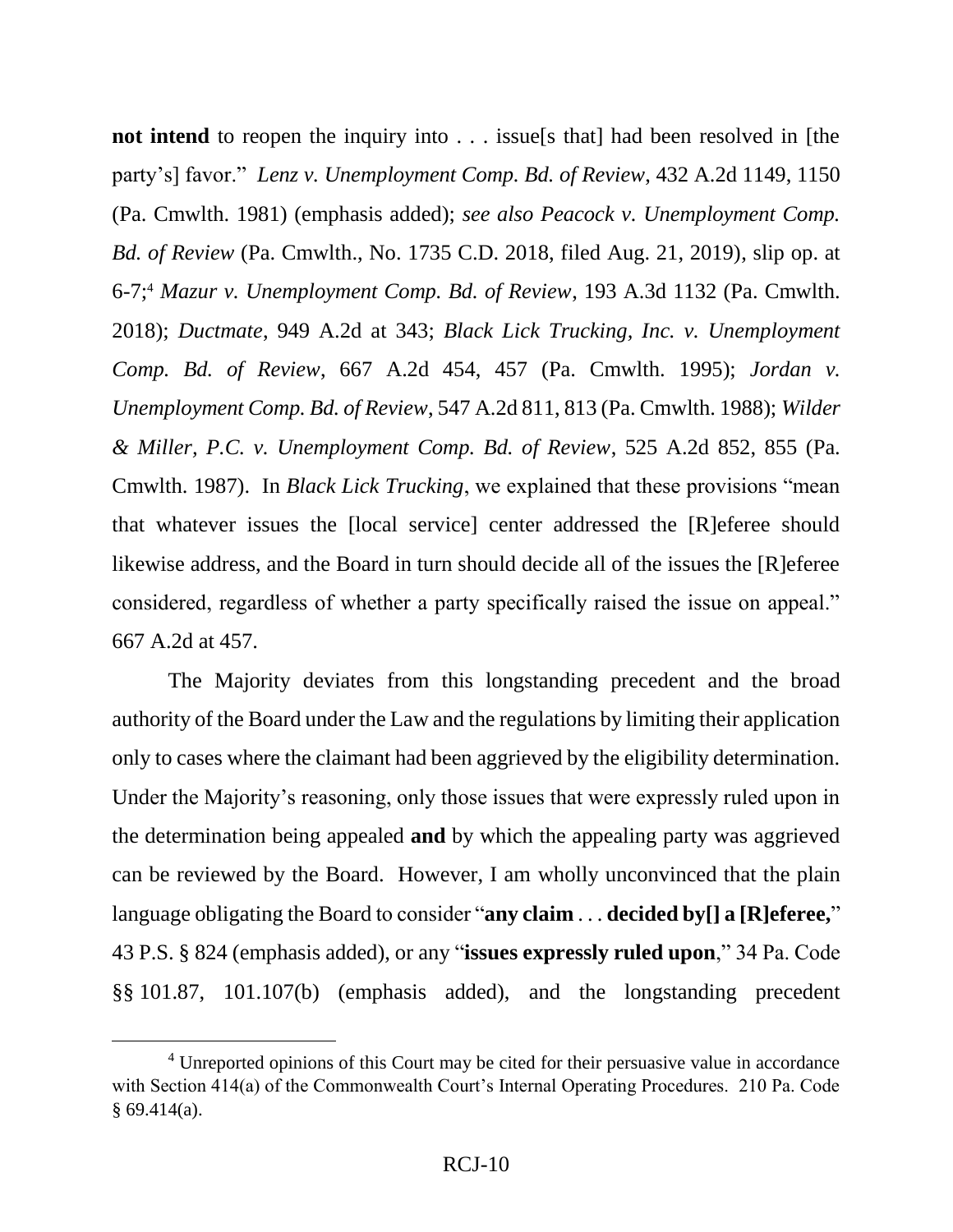interpreting that language broadly, can be limited in the manner suggested by the Majority. From this language, it is apparent that the General Assembly intended the Board to serve the role of final arbiter of **all** claims upon which the Department and Referee expressly ruled. Such role is consistent with the Board's duty to protect the fund from improper claims, which is independent of the parties' obligations to meet their respective burdens of proof in a particular UC case. *Perminter*, 426 A.2d at 247; *see also Lybarger*, 211 A.2d at 469; *DiGiovanni*, 404 A.2d at 450. To allow the parties to limit the level of review expressly set forth in the Law and the regulations, as proposed by the Majority, would hinder the ability of the Board, and other UC authorities, to carry out their obligation to prevent the utilization of the fund for purposes other than it was intended, thereby "jeopardiz [ing the fund's] solvency and destroy[ing the fund's] trust characteristics," which "must not be permitted." *Lybarger*, 211 A.2d at 470.

The Majority's rationale is based, at least in part, on its conclusion that "Claimant's eligibility was **never** in dispute" because both the local "[s]ervice [c]enter and the Referee **held that she was eligible for [UC] benefits** because her self-employment was limited to a sideline activity." *Quigley*, \_\_ A.3d at \_\_, slip op. at 10 (emphasis added). But, before Claimant could receive benefits, there had to be a determination as to her eligibility and it was **her burden** to prove that her "activity is non-disqualifying under Section 402(h)." *Kress*, 23 A.3d at 636. As **Claimant** bore the burden of proving that her sideline business activity was not disqualifying, the fact that neither Claimant's separating employer nor the Department challenged that eligibility is of no moment. The local service center and Referee were required to **expressly rule** on Claimant's eligibility, and those rulings fall plainly within the Board's broad review. Accordingly, I do not view this as a

#### RCJ-11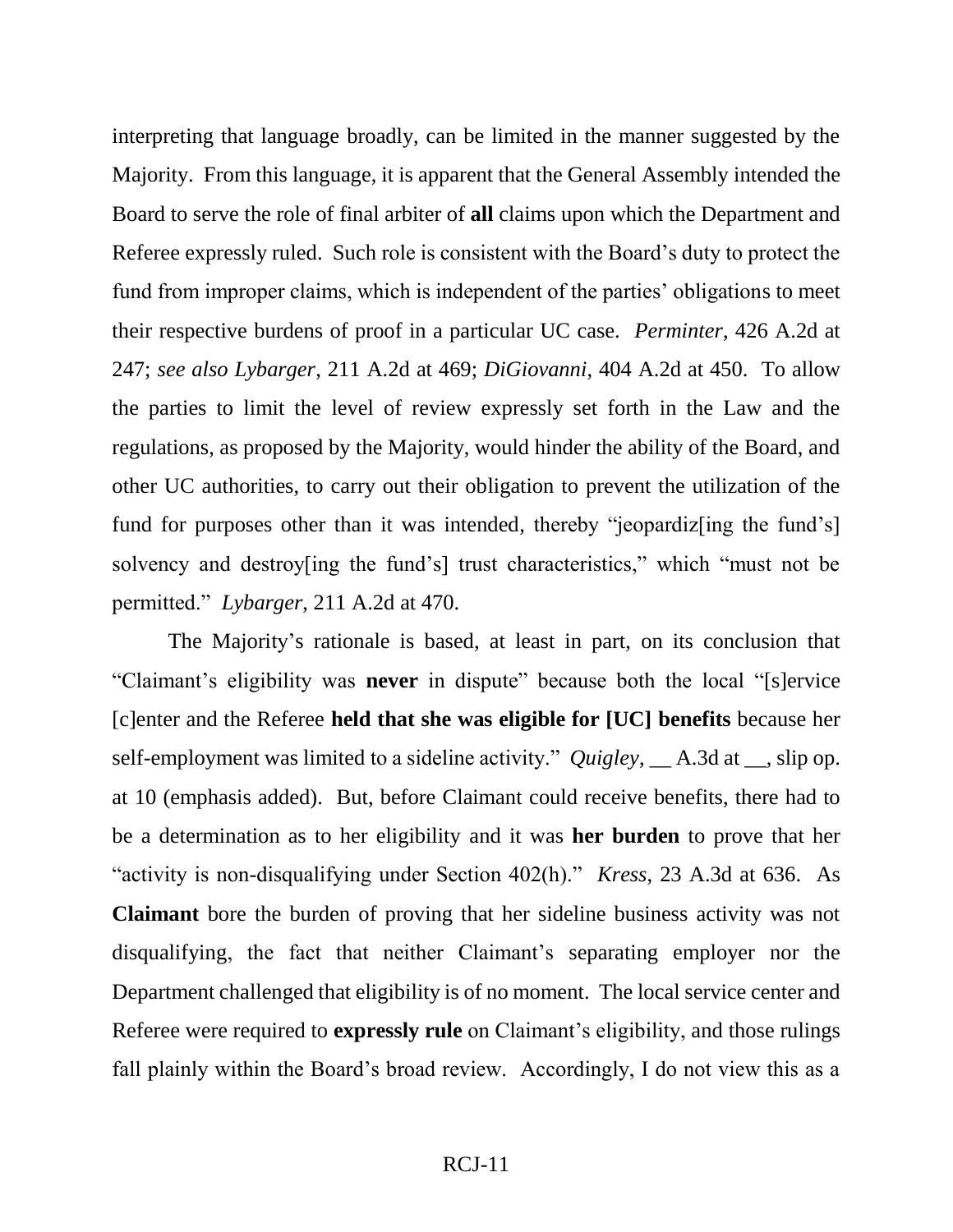reason for this Court to break with the plain language of the Law and the regulations, or with longstanding precedent.

#### **III. Due Process**

The Majority also concludes Claimant's due process rights were violated because she did not have an opportunity to be heard on her eligibility. The Majority's rationale here is two-fold. First, the Referee improperly denied Claimant's continuance request; and second, the Board effectively dismissed Claimant's appeal based on an over technical, restrictive reading of its regulations. Citing, again, the principle of liberal construction of the Law, the Majority holds that the Board used its regulations "as a 'gotcha' to deprive Claimant of the benefits to which she was entitled." *Quigley*,  $\_\_$  A.3d at  $\_\_$ , slip op. at 12. Because I view the Board's compliance with the Law and the regulations as not some form of "gotcha" and as being consistent with the principles of due process, I must disagree with the Majority's conclusions.

First, the Majority takes issue with the Referee's denial of Claimant's request for a continuance, as such denial, it concludes, prevented her from presenting evidence beyond that in the Department's records. Fundamental due process requires notice and an opportunity to be heard. *Thomas v. Unemployment Comp. Bd. of Review*, 543 A.2d 600, 602 (Pa. Cmwlth. 1988). Under Section 101.51 of the regulations, "[i]f a party notified of the date, hour and place of a hearing fails to attend **without proper cause**, the hearing may be held in [the party's] absence." 34 Pa. Code § 101.51 (emphasis added). Parties need only be afforded the **opportunity** to be heard, and the "failure to avail [oneself] of that opportunity before [a] [R]eferee is no cause for any remedial action on [that party's] behalf." *Groch*, 472 A.2d at 288. When neither party appears before the tribunal, the Referee and the Board may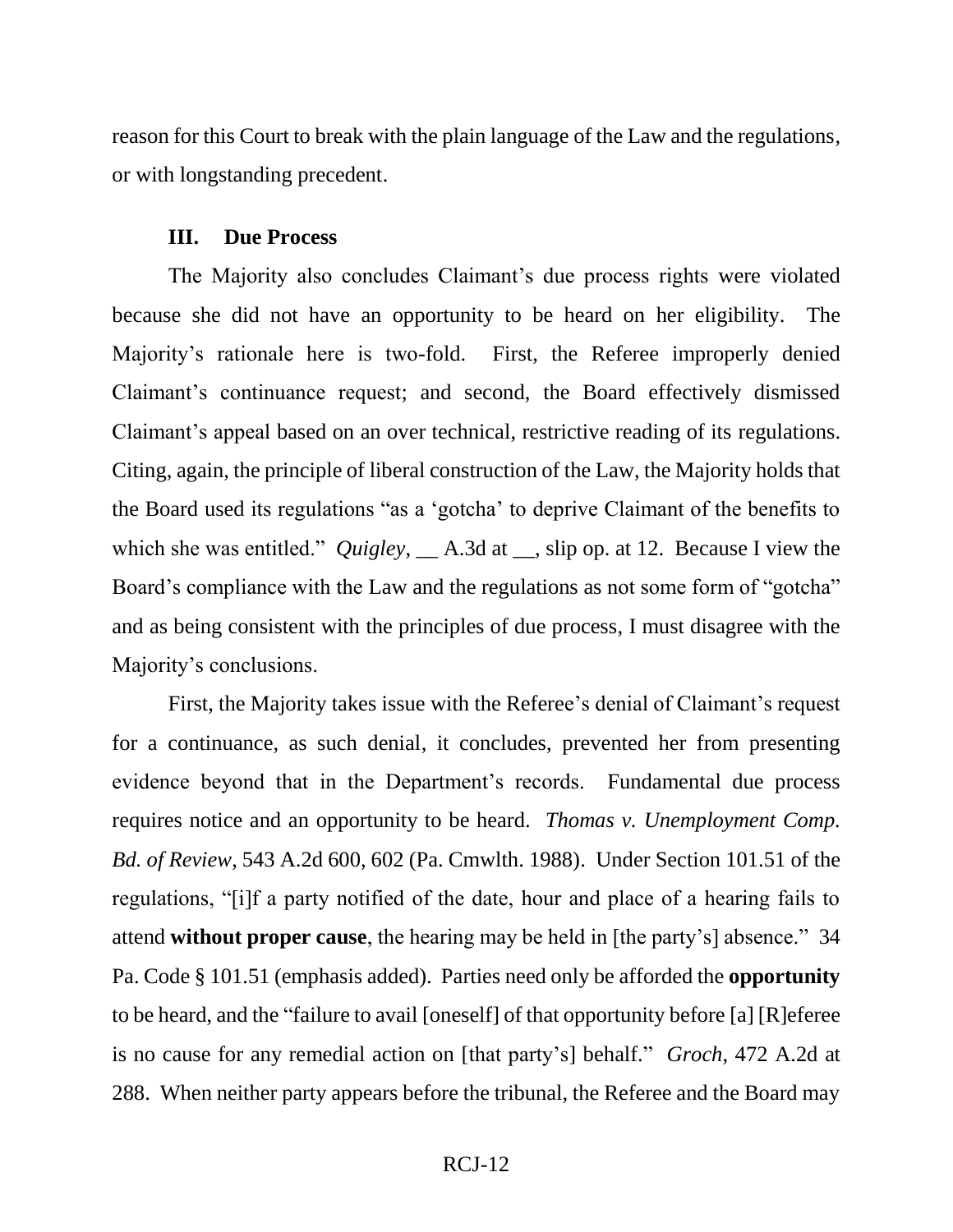make a decision on the merits based on the available records. 34 Pa. Code § 101.51; *Clairton Mun. Auth. v. Unemployment Comp. Bd. of Review*, 639 A.2d 921, 923 (Pa. Cmwlth. 1994).

Following Claimant's appeal from the initial determination, a hearing before the Referee was scheduled for May 9, 2017. The Notice of Hearing set forth the specific issue to be considered as "#18 – Section  $402(h)$  – Whether Claimant is engaged in self-employment." (Certified Record (C.R.) Item No. 5.) Notably, this hearing notice reflected that the broad issue to be considered was whether Claimant "engaged in self-employment," (*id.*), rather than the narrower issue Claimant contends was before the Referee. On April 30, 2017, Claimant requested, via email, a continuance of the hearing until after May 25, 2017, but **did not explain why** she was unable to attend the scheduled hearing. Per Section 101.23(a) of the regulations, a "[c]ontinuance of a hearing will be granted **only for proper cause** and upon the terms as the tribunal may consider proper." 34 Pa. Code  $\S$  101.23(a) (emphasis added). To obtain a continuance, a party **must** provide a **specific reason** for the request that would qualify as proper cause. *See Liebel v. Unemployment Comp. Bd. of Review*, 558 A.2d 579, 581 (Pa. Cmwlth. 1989) (holding there was no abuse of discretion in denying a continuance request where the reason given was vague in nature and, therefore, could not demonstrate that proper cause existed). Further, while Claimant indicated in her request that email was the "best way" to contact her, she did not state it was the **only** way to contact her. (Claimant's Brief at App. 1, Request for Hearing Continuance.) Despite **not** hearing about her emailed continuance request in the nine days between the request and the scheduled hearing, Claimant did **not** contact that office to inquire about the status of her request – she simply did not appear. *Zellman v. Unemployment Comp. Bd. of Review* (Pa.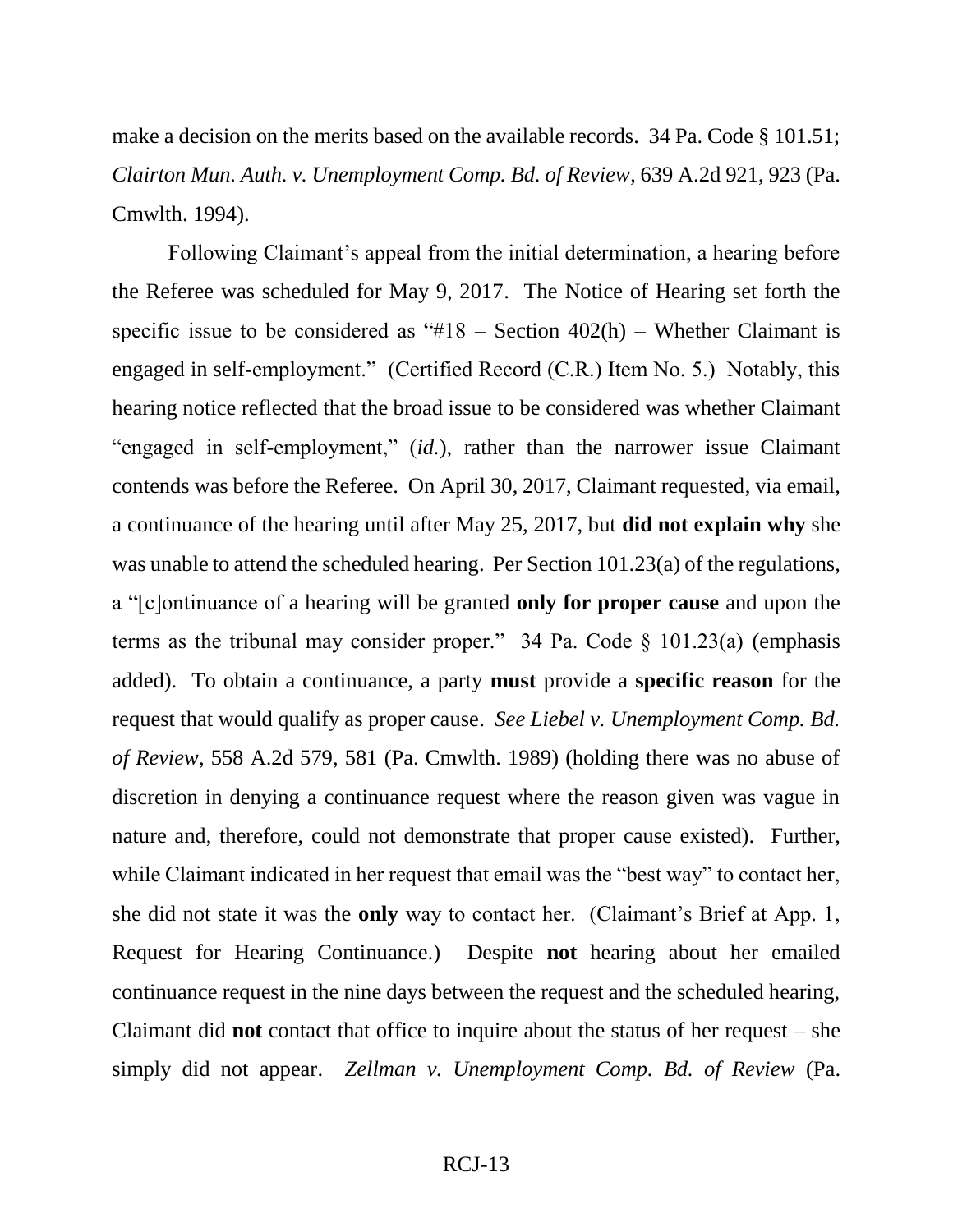Cmwlth., No. 1588 C.D. 2007, filed Jan. 31, 2008) (denying *nunc pro tunc* relief to a claimant who did not follow up with the local service center regarding the status of the claimant's appeal); *McClean v. Unemployment Comp. Bd. of Review*, 908 A.2d 956, 959 (Pa. Cmwlth. 2006) (holding that claimant's counsel should have attempted to follow up on an email appeal to ensure that it was filed before the requisite deadline). Because Claimant did not provide a reason for her continuance request and did not follow up on that request when she did not receive a response, her non-participation in the hearing was, unfortunately, due to her own negligence. Regrettably, "[h]er failure to avail herself of th[e] opportunity [to be heard] before the referee is no cause for any remedial action on her behalf." *Groch*, 472 A.2d at 288.

Second, the Majority finds a due process violation because "the Board gave an 'overly technical, restrictive reading[]' to [its] procedural rules," which should be liberally construed, and used those rules as a "gotcha" to deprive Claimant her UC benefits. *Quigley*, \_\_ A.3d at \_\_, slip op. at 11-12. However, the Board did not read the regulations in an overly technical and restrictive way or with some nefarious intent of depriving Claimant of her benefits. Rather, consistent with the **plain language** of Section 504 and the regulations, the Board fulfilled its **obligation** to review the issues expressly ruled upon in the Referee's Decision, which included that Claimant was **"NOT DISQUALIFIED** from receiving compensation under [Section 402(h)]." (Referee Order (emphasis in original).) While the Majority repeatedly relies on the remedial nature of the Law to justify its departure from the Law, the regulations, and precedent, the principle of liberal construction may not be used to disregard the Law's clear and unambiguous language under "the pretext of pursuing its spirit." 1 Pa. C.S. § 1921(b); *Kirsch*, 985 A.2d at 676. Here, Claimant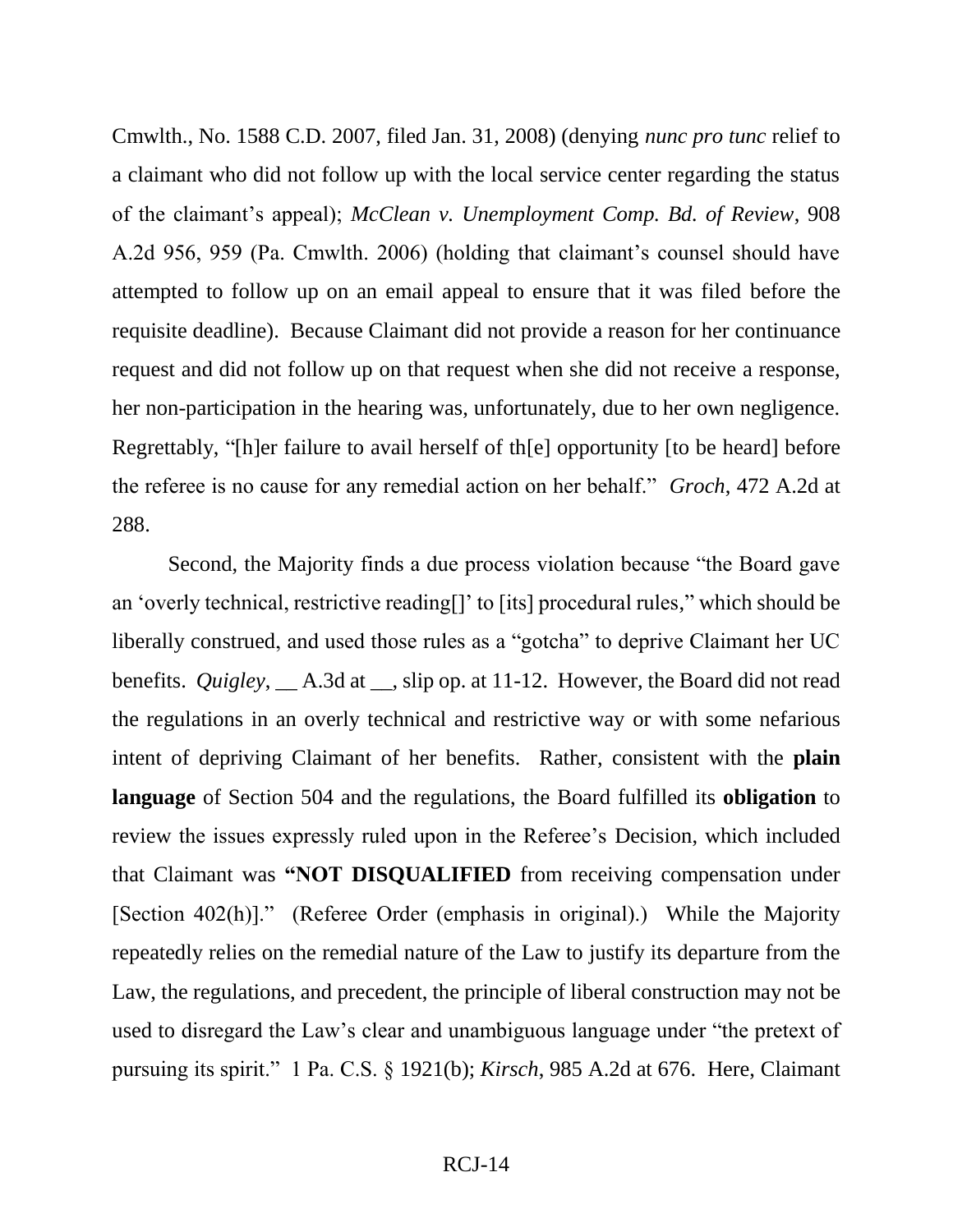had notice of the issues being reviewed and an opportunity to be heard of which she did not avail herself. Thus, I would not find a due process violation under these circumstances. 5

# **IV.** *Lyness*

 $\overline{a}$ 

Finally, I must disagree with the Majority's conclusion that the Board impermissibly took on a prosecutorial function when it issued this Order. This conclusion is premised upon the Majority's finding that the Board *sua sponte* changed the scope of Claimant's appeal. For the reasons previously discussed, I disagree that the Board acted *sua sponte* or changed the scope of the appeal. I also, therefore, disagree that for Claimant's eligibility to be an issue for the Board's consideration, either the Department or Claimant's separating employer had to appeal the Referee's Decision as posited by the Majority.

While we must remain vigilant to protect against "the overlap of prosecutorial and adjudicatory functions," under these circumstances, I do not believe the Board's inquiry was impermissible. *Lyness*, 605 A.2d at 1208. In this case, not only was the issue of eligibility for benefits at issue before the Referee, and inextricably intertwined with the issue of Claimant's sideline earnings, Claimant herself raised the issue in her appeal to the Board. Moreover, because Claimant did not act with due diligence, she missed the opportunity at the Referee's hearing to more fully develop the basis for her eligibility.

<sup>&</sup>lt;sup>5</sup> The Board did not state that its opinion was based upon the available records, and concluded that Claimant "concede[d] that she owned and operated an independent business, but failed to present competent evidence for the . . . [Board] to conclude that she fit into the sideline activity exception because she failed to appear at the hearing in this matter." (Board Order.) To the extent that the Board did not articulate that its decision was based on the pertinent available records, this Court could remand on this issue alone for the Board to make a decision based upon such records, as we did in *Clairton Municipal Authority*, 639 A.2d at 923.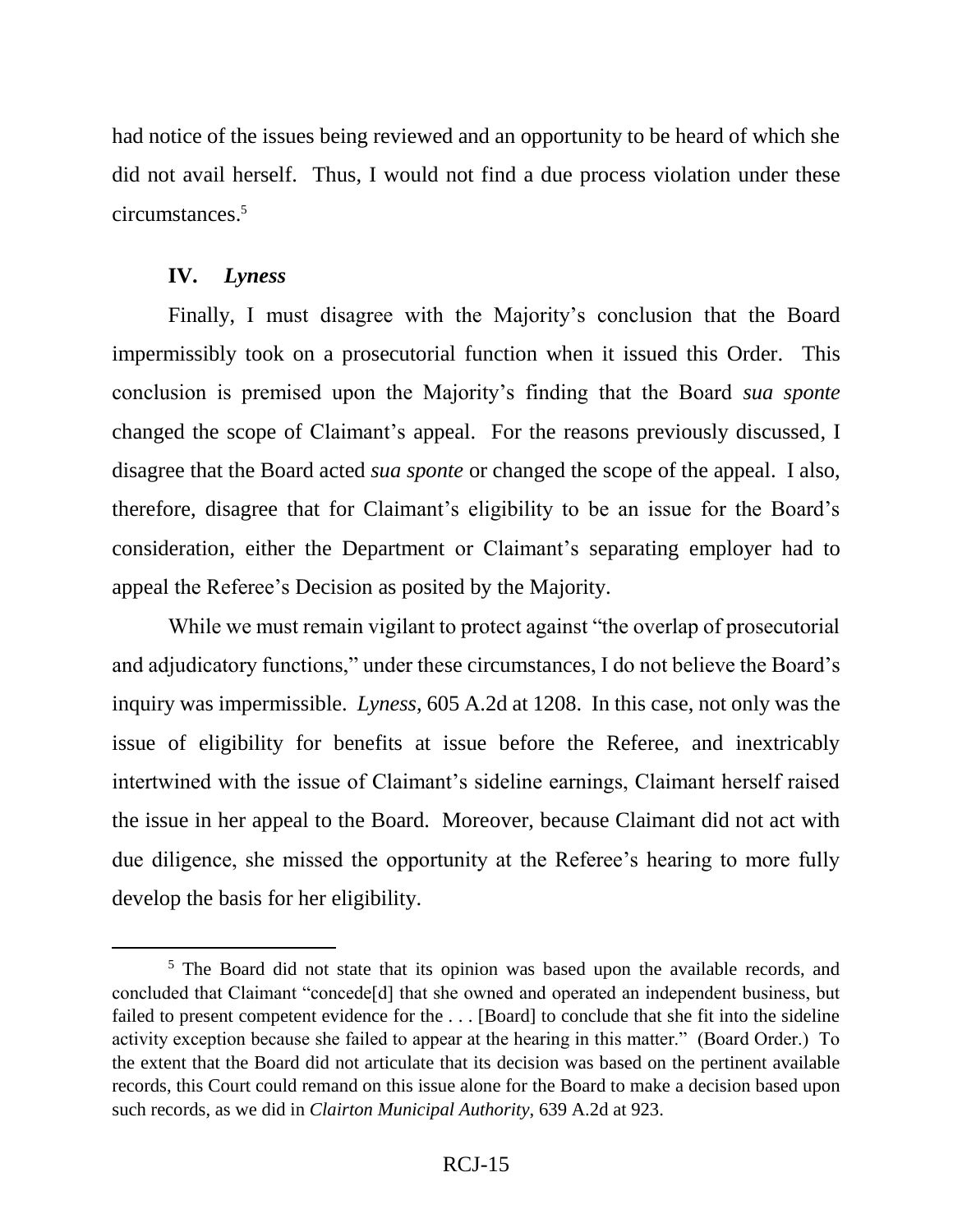This Court recently addressed *Lyness* within the framework established for reviewing UC claims. *Powell v. Unemployment Comp. Bd. of Review* (Pa. Cmwlth., No. 1418 C.D. 2017, filed Feb. 1, 2019), slip op. at 10-12. In finding no violation of due process under *Lyness*, the Court explained that "neither the referees nor the Board function<sup>[]</sup> as prosecutors, . . . no prosecution or disciplinary action occurred. and] . . . no member of the Board had any involvement in the decision-making regarding the merits of [the c]laimant's claim at any stage prior to the appeal to the Board." *Id.* at 12. I find this analysis equally applicable in the present matter. Because I would conclude that the Board did not act *sua sponte* or exceed its scope of review when it addressed the issue of Claimant's eligibility, there was no appearance of bias or impropriety in its consideration of Claimant's eligibility. *See Lyness*, 605 A.2d at 1208.

#### **V. Conclusion**

In reviewing UC matters, the Court must be cognizant that, notwithstanding the sympathetic nature of any particular situation or any particular claimant, its role is to determine whether the Board correctly applied the law to factual findings that are supported by substantial evidence without violating any parties' constitutional rights. *Bertram v. Unemployment Comp. Bd. of Review*, 206 A.3d 79, 83 n.6 (Pa. Cmwlth. 2019). Further, the Court must remain faithful to its obligation to effectuate the intent of the General Assembly and that, where "the words of a statute are clear and free from ambiguity, the letter of it is not to be disregarded under the pretext of pursuing its spirit." 1 Pa. C.S. § 1921(a), (b). To do otherwise may cause harm to the Law as it applies to all of the Commonwealth's citizens and employers, not just to one sympathetic claimant. Because it appears the Majority has allowed the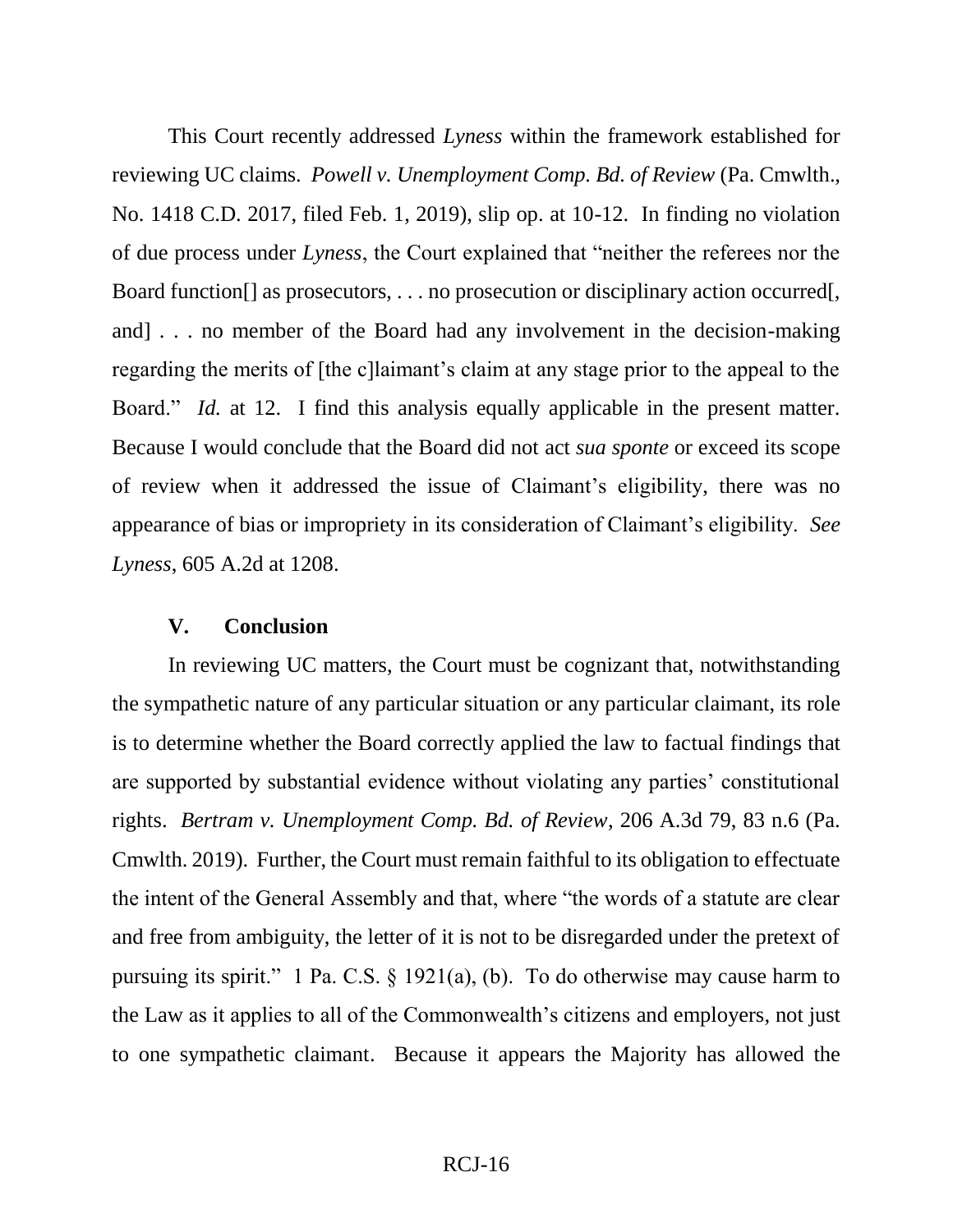sympathetic nature of this matter to override the Court's obligation to remain consistent with the Law, the regulations, and longstanding precedent, I must dissent.

**RENÉE COHN JUBELIRER,** Judge

**\_\_\_\_\_\_\_\_\_\_\_\_\_\_\_\_\_\_\_\_\_\_\_\_\_\_\_\_\_\_\_\_\_\_\_\_\_**

Judge Wojcik joins this dissent.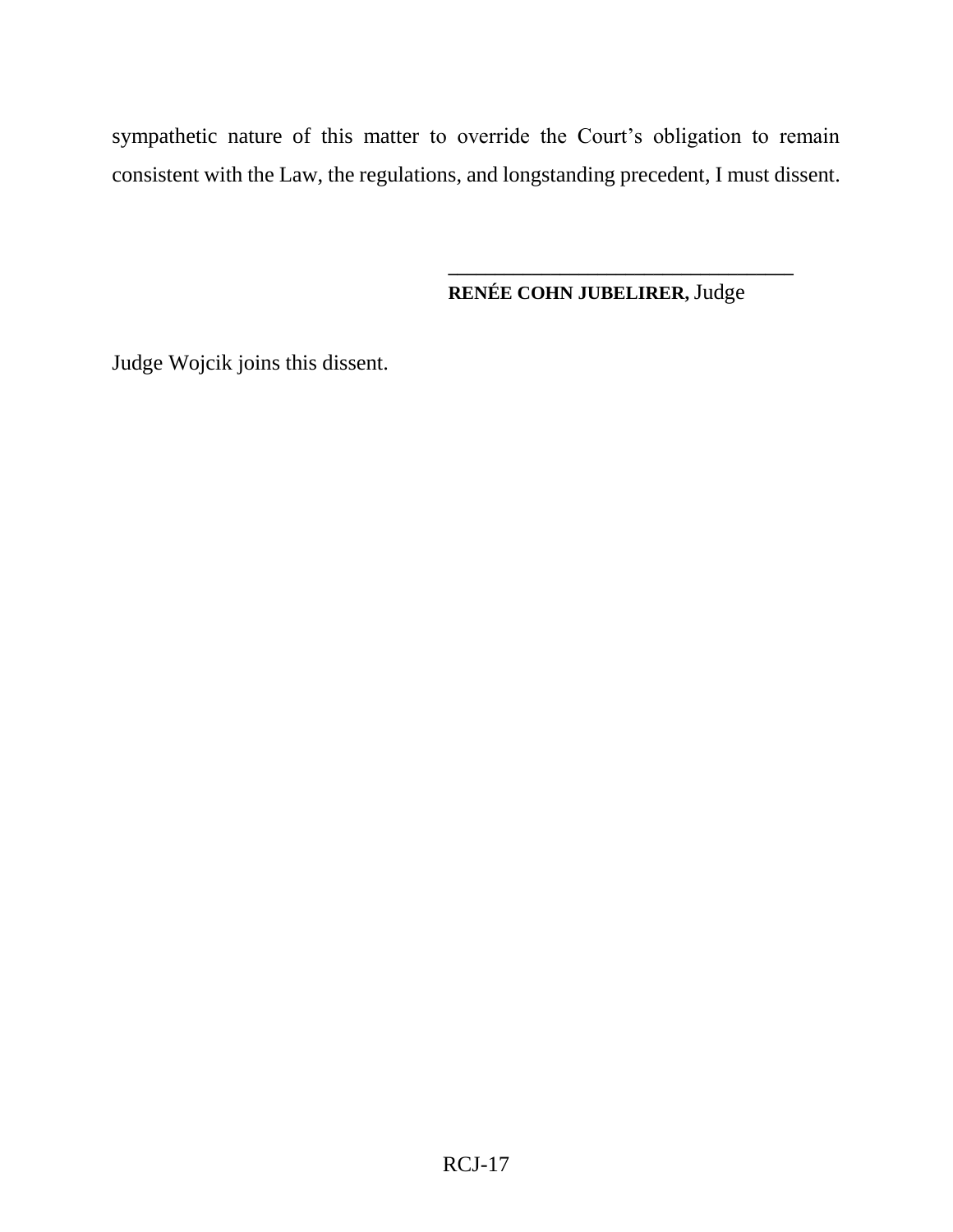#### IN THE COMMONWEALTH COURT OF PENNSYLVANIA

| Caitlin Quigley,                 |                                                      |
|----------------------------------|------------------------------------------------------|
| Petitioner                       |                                                      |
| V.                               | : No. $1449$ C.D. $2017$<br>: Argued: March 13, 2019 |
| <b>Unemployment Compensation</b> |                                                      |
| Board of Review,                 |                                                      |
|                                  |                                                      |
| Respondent :                     |                                                      |

BEFORE: HONORABLE MARY HANNAH LEAVITT, President Judge HONORABLE RENÉE COHN JUBELIRER, Judge HONORABLE PATRICIA A. McCULLOUGH, Judge HONORABLE ANNE E. COVEY, Judge HONORABLE MICHAEL H. WOJCIK, Judge HONORABLE CHRISTINE FIZZANO CANNON, Judge HONORABLE ELLEN CEISLER, Judge

# DISSENTING OPINION

BY JUDGE WOJCIK FILED: January 28, 2020

Respectfully, I dissent. I join in the dissenting opinion of Judge Cohn Jubelirer, and I write separately to highlight the following concerns.

First, our Supreme Court has repeatedly admonished that an appellate court exceeds its scope of review by raising an issue *sua sponte*. *Johnson v. Lansdale Borough*, 146 A.3d 696, 709 (Pa. 2016) ("It is well-established that where the parties in a case fail to preserve an issue for appeal, an appellate court may not address that issue *sua sponte*."); *Wiegand v. Wiegand*, 337 A.2d 256, 257 (Pa. 1975) ("*sua sponte* determinations raise many of the considerations that led this Court to require without exception that issues be properly preserved for appellate review . . . .").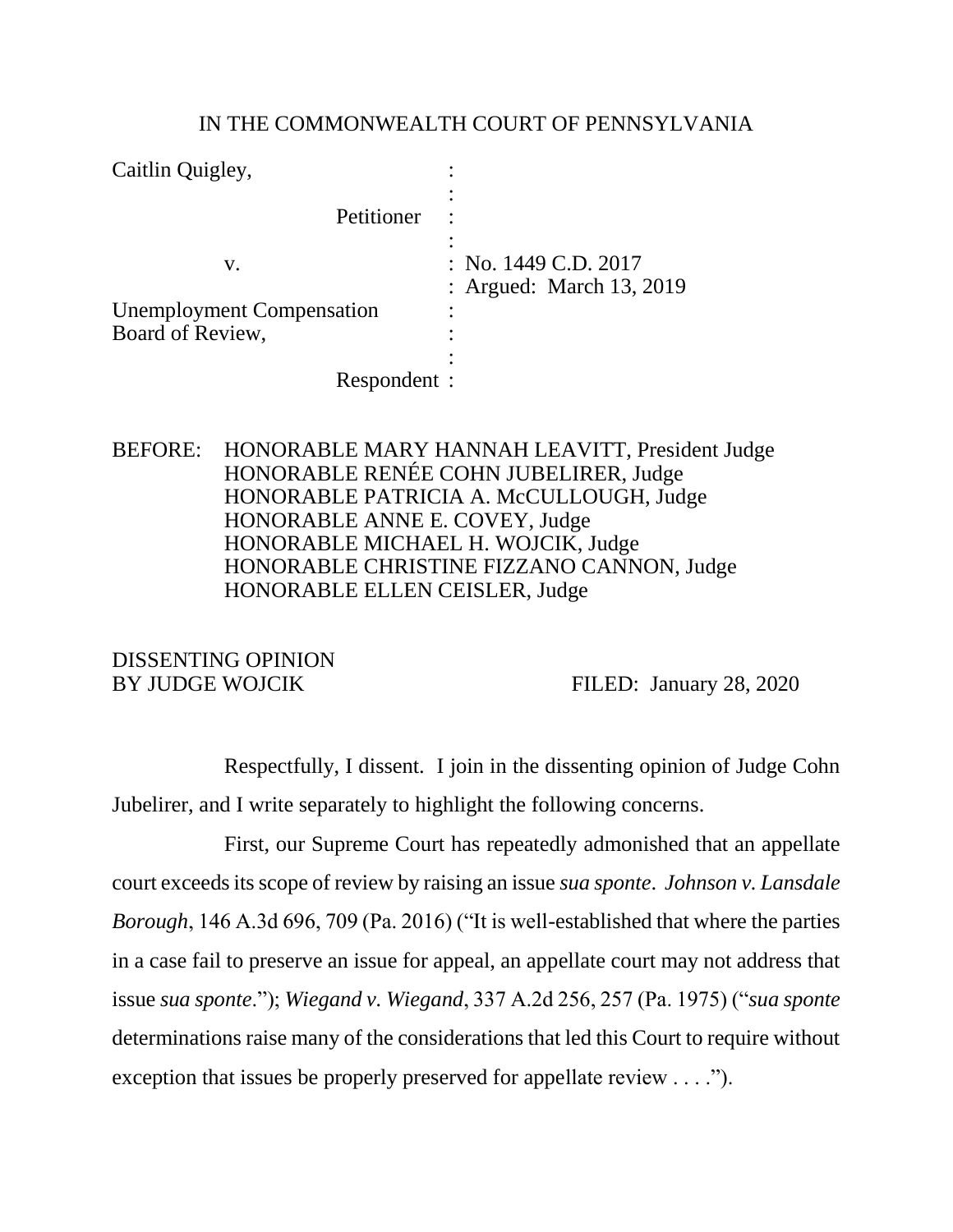In Caitlin Quigley's (Claimant) uncounseled Petition for Review, she alleged that the result was not "a fair decision," because "the hearing was not about eligibility but was about benefits amount." Petition for Review p. 3. Claimant asserted it was not "fair that [she] should be made ineligible for missing a hearing [that she] tried to get continued and for which [she] was not adequately notified." *Id.* Nowhere in the Petition for Review did Claimant even vaguely reference the Unemployment Compensation Board of Review's (Board) authority. Notwithstanding the Majority's expansive interpretation, Claimant's indistinct contention that the decision was "not fair" cannot reasonably be construed as a challenge to the Board's prerogative. In her initial *pro se* brief, Claimant argued that she had, in fact, met her burden of proof on the issue of eligibility prior to the hearing and the Board erred in concluding otherwise. She also complained that the denial of a continuance denied her an opportunity "to offer an argument in this case." Claimant's January 18, 2018 brief at 13. Claimant presented no cognizable legal argument and she cited no authority to support her contentions.

Whether the Board exceeds its authority, or otherwise errs, this Court may not correct such error unless the issue is raised by the parties. The Majority holds that the Board exceeded its authority by *sua sponte* addressing the issue of Claimant's eligibility, but the Majority could not reach *that* conclusion without first taking the extraordinary step of facilitating representation for Claimant and, thereafter, by directing the parties to file supplemental briefs addressing an additional issue. I submit that the Court exceeds its authority by deciding issues *sua sponte*. *See Johnson*, 146 A.3d at 709 (cautioning that courts "may not inject new theories into appellate proceedings by merely directing the parties to brief a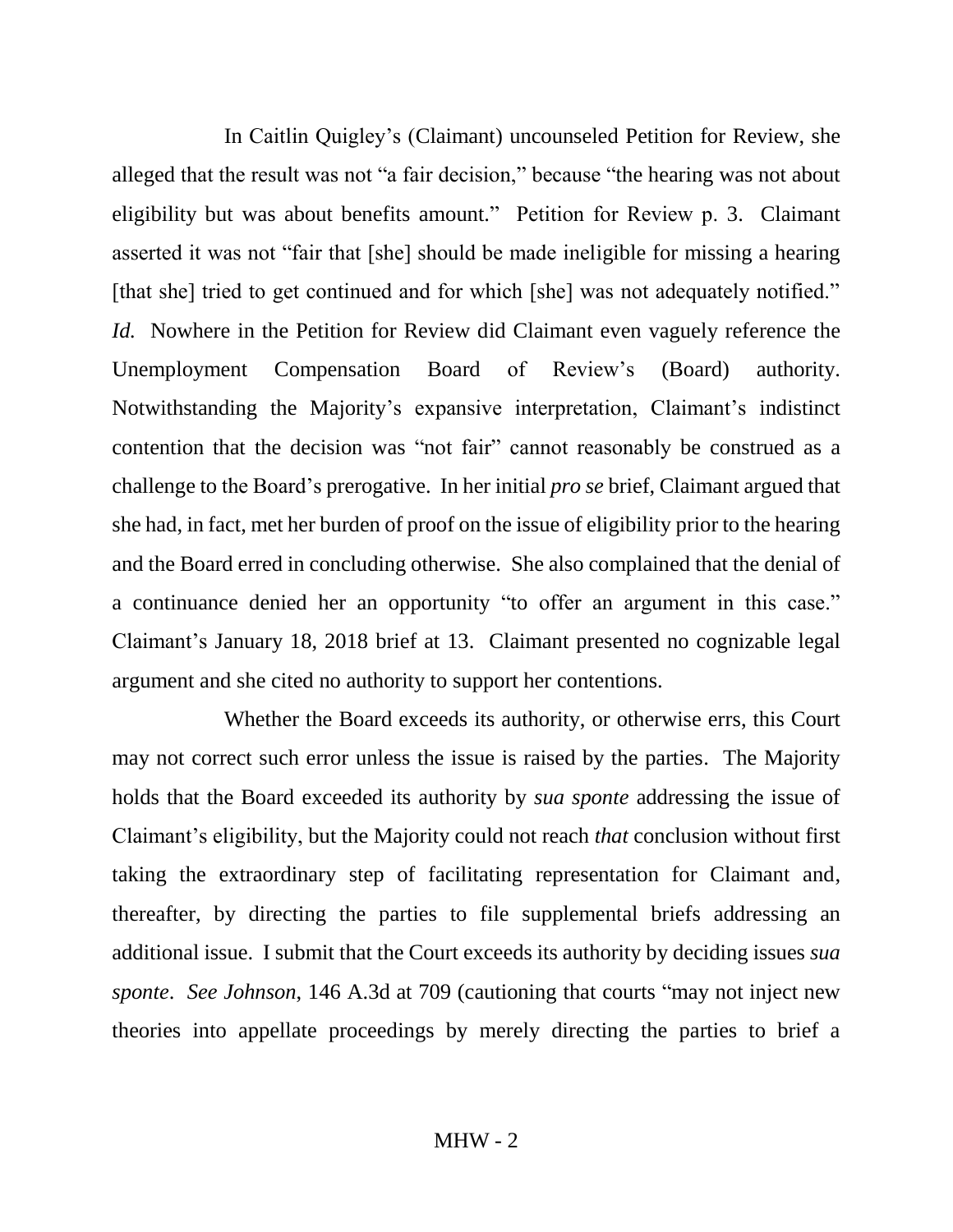particular issue."). <sup>1</sup> The Majority violates what should be an unassailable principle of appellate jurisprudence, and its disposition suggests that our scope of review varies with the perceived importance of an issue.

Furthermore, the Majority's fundamental premise, that Claimant was not informed that the appeal of her benefit *calculation* placed her *eligibility* at issue, is belied by the record: Claimant was notified that the issue of her eligibility was to be considered at the referee's hearing. Certified Record (C.R.) Item No. 5. *The Majority's analysis renders this notice irrelevant*.

Claimant chose not to attend the hearing, and she provided no reason to support her request for a continuance. C.R. Item No. 6. The Board's regulation allows continuance of a hearing only for proper cause. 34 Pa. Code §101.23(a). The Majority's conclusion that the denial of Claimant's unexplained continuance request compounds an "egregious" denial of due process is simply confounding.<sup>2</sup> Given the

<sup>&</sup>lt;sup>1</sup> Notably, the two issues decided today, relating to the Board's authority and the alleged commingling of prosecutorial and adjudicatory functions, were neither suggested by nor significantly related to the issues raised by Claimant in her *pro se* appeal. *Compare Johnson*, 146 A.3d at 709 ("the inquiry posed by the court was directly related to disposition of the appeal before  $it$ ").

<sup>&</sup>lt;sup>2</sup> Quigley v. Unemployment Compensation Board of Review, \_\_\_ A.3d \_\_\_, \_\_\_ (Pa. Cmwlth., No. 1449 C.D. 2017, filed January 28, 2020), slip op. at 11 n.9.

In a similarly perplexing fashion, the Majority supports its conclusion that Claimant was denied due process by complaining that the Board denied her request for reconsideration without explanation. To determine whether good cause exists for the grant of reconsideration, the Board must consider whether the party requesting reconsideration has presented new evidence or changed circumstances or whether the Board failed to consider relevant law. *Williams v. Unemployment Compensation Board of Review*, 125 A.3d 875, 876-77 (Pa. Cmwlth. 2015). Claimant does not address this issue on appeal, and the Majority does not explain how the denial of reconsideration implicated Claimant's right to due process.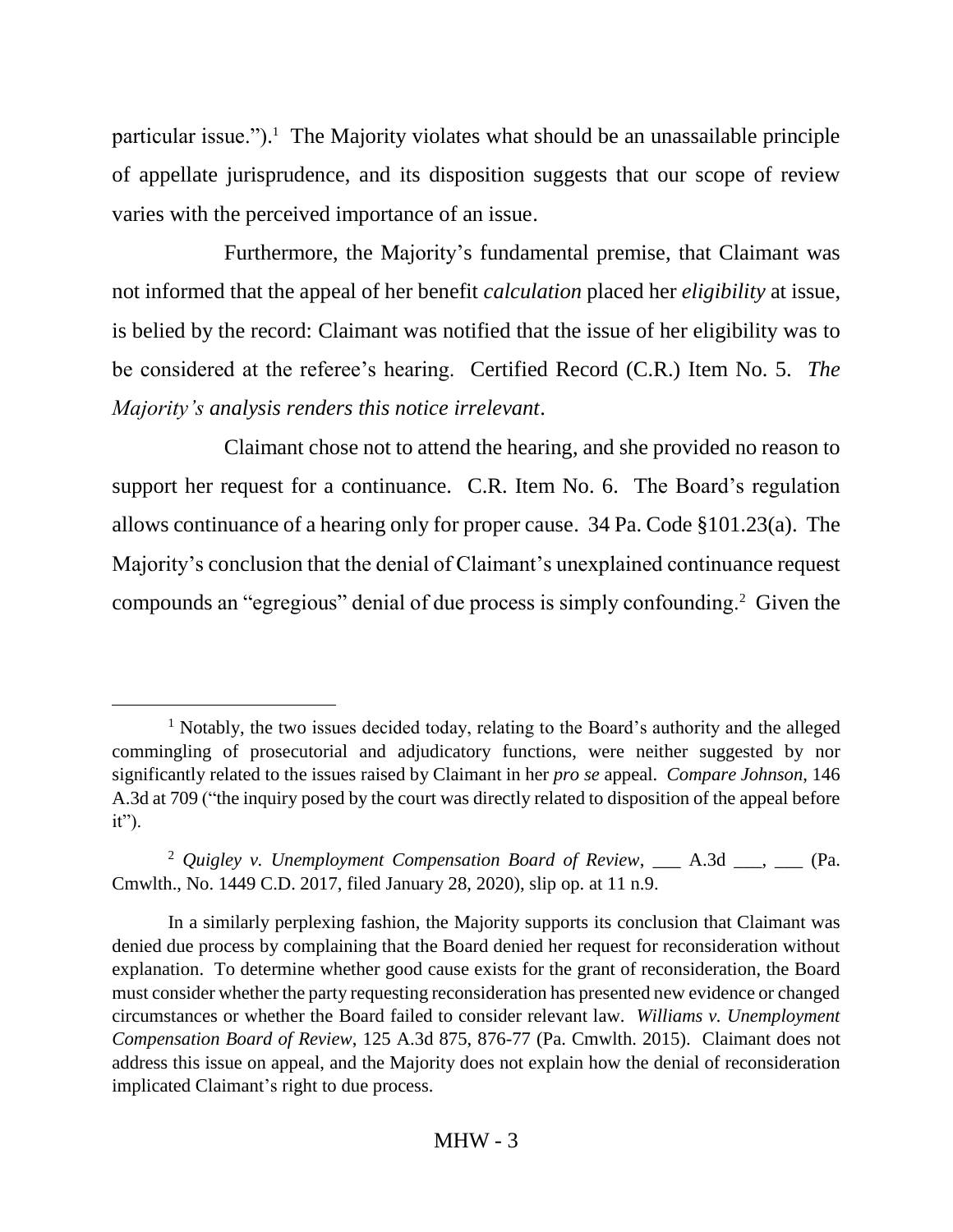record, I believe the Majority's conclusion that Claimant was denied due process is at odds with both the facts and the law.<sup>3</sup>

The Majority's decision suggests that this Court will review all *pro se* appeals with an eye toward ensuring that an appellant's lack of sophistication does not compel an unfortunate result, in which case this Court will fashion a remedy. In zealously endeavoring to correct a perceived violation of due process, the Majority overlooks the *equal protection* concerns raised by its analysis. Indeed, the Majority's analysis begs the question: would the Court find that a counseled claimant, who likewise chose to visit family instead of attending a hearing, and who offered no reason to support a continuance request, was "prevented . . . from presenting evidence [and] denied . . . a fair hearing"? *Quigley v. Unemployment Compensation Board of Review*, \_\_\_ A.3d \_\_\_, \_\_\_ (Pa. Cmwlth., No. 1449 C.D. 2017, filed January 28, 2020), slip op. at 15.

In that regard, this Court has issued *countless* decisions explaining that a layperson who chooses to represent herself in a legal proceeding must assume the risk that her lack of expertise and legal training may prove to be her undoing. *See, e.g.*, *Arena Beverage Corp. v. Pennsylvania Liquor Control Board*, 97 A.3d 444, 452 (Pa. Cmwlth. 2014); *Stugart v. Unemployment Compensation Board of Review*, 85 A.3d 606, 609 (Pa. Cmwlth. 2014); *Fraisar v. Gillis*, 892 A.2d 74, 77 n.4 (Pa. Cmwlth. 2006); *Barber v. Philadelphia Tax Review Board*, 850 A.2d 866, 868 (Pa. Cmwlth. 2004); *Griffith v. Workers' Compensation Appeal Board (New Holland* 

 $\overline{a}$ 

<sup>&</sup>lt;sup>3</sup> Claimant bore the burden to prove she qualified for the sideline business exception to the disqualifying provisions of section 402(h) of the Unemployment Compensation Law, Act of December 5, 1936, Second Ex. Sess., P.L. (1937) 2897, *as amended*, 43 P.S. §802(h) (relating to self-employment). The hearing notice specifically identified the issue to be considered at the hearing as whether Claimant was engaged in self-employment. Nevertheless, the referee decided that issue *without addressing the criteria* for the sideline business exception or the impact of Claimant's absence from the hearing.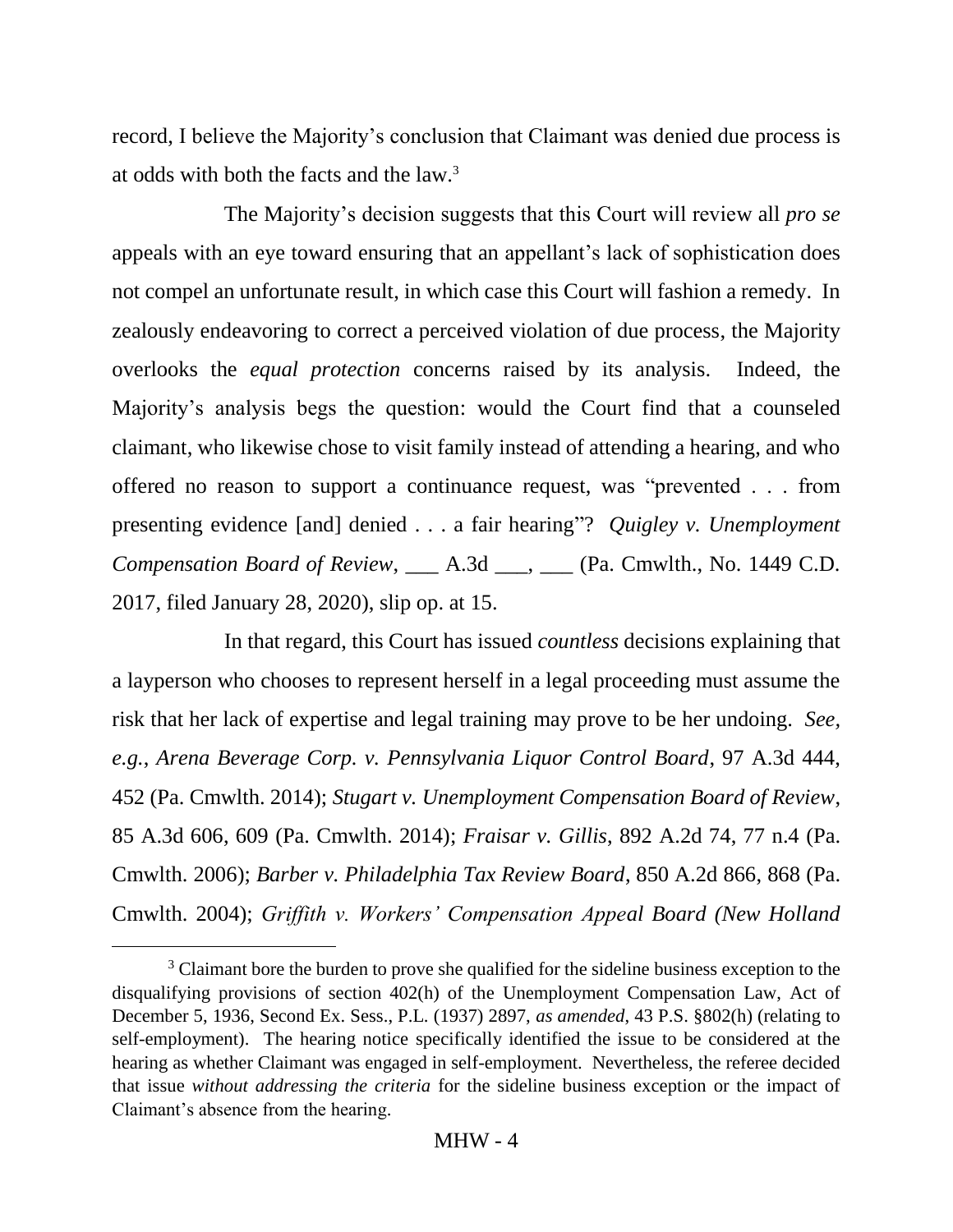*North America, Inc.)*, 798 A.2d 324, 328 (Pa. Cmwlth. 2002); *Groch v. Unemployment Compensation Board of Review*, 472 A.2d 286, 288 (Pa. Cmwlth. 1984).

In *Groch*, the claimant appealed from a decision of the Board affirming a referee's denial of benefits. The claimant, who until then had proceeded *pro se*, did not challenge the merits of the Board's decision but argued that the Board infringed upon her due process rights by failing to advise her of her right to request oral argument and to file a brief. We explained:

> That [the claimant] did not pursue her appeal in the fashion most desirable to her is unfortunate, but any layperson choosing to represent [herself] in a legal proceeding must, to some reasonable extent, assume the risk that [her] lack of expertise and legal training will prove [her] undoing. [The claimant] was afforded the required *opportunity* to be heard throughout this proceeding. Her failure to avail herself of that opportunity before the referee is no cause for any remedial action on her behalf . . . .

472 A.2d at 288 (emphasis in original).

Initially, Claimant also proceeded without benefit of counsel. In doing so, Claimant took the risk that her lack of expertise would undermine her efforts. *Groch*. Claimant believed that the documents she submitted with her benefits application were sufficient to establish her eligibility. Claimant intended her appeal to raise only one issue, *i.e*., her request to calculate her pro-rated weekly deductible based on anticipated income, rather than past income, from her sideline business. After receiving notice of the May 9, 2017 hearing, Claimant decided to visit family instead of attending it, a choice that the Majority completely disregards. Claimant expected that her April 30, 2017 request for a continuance, albeit unexplained, would